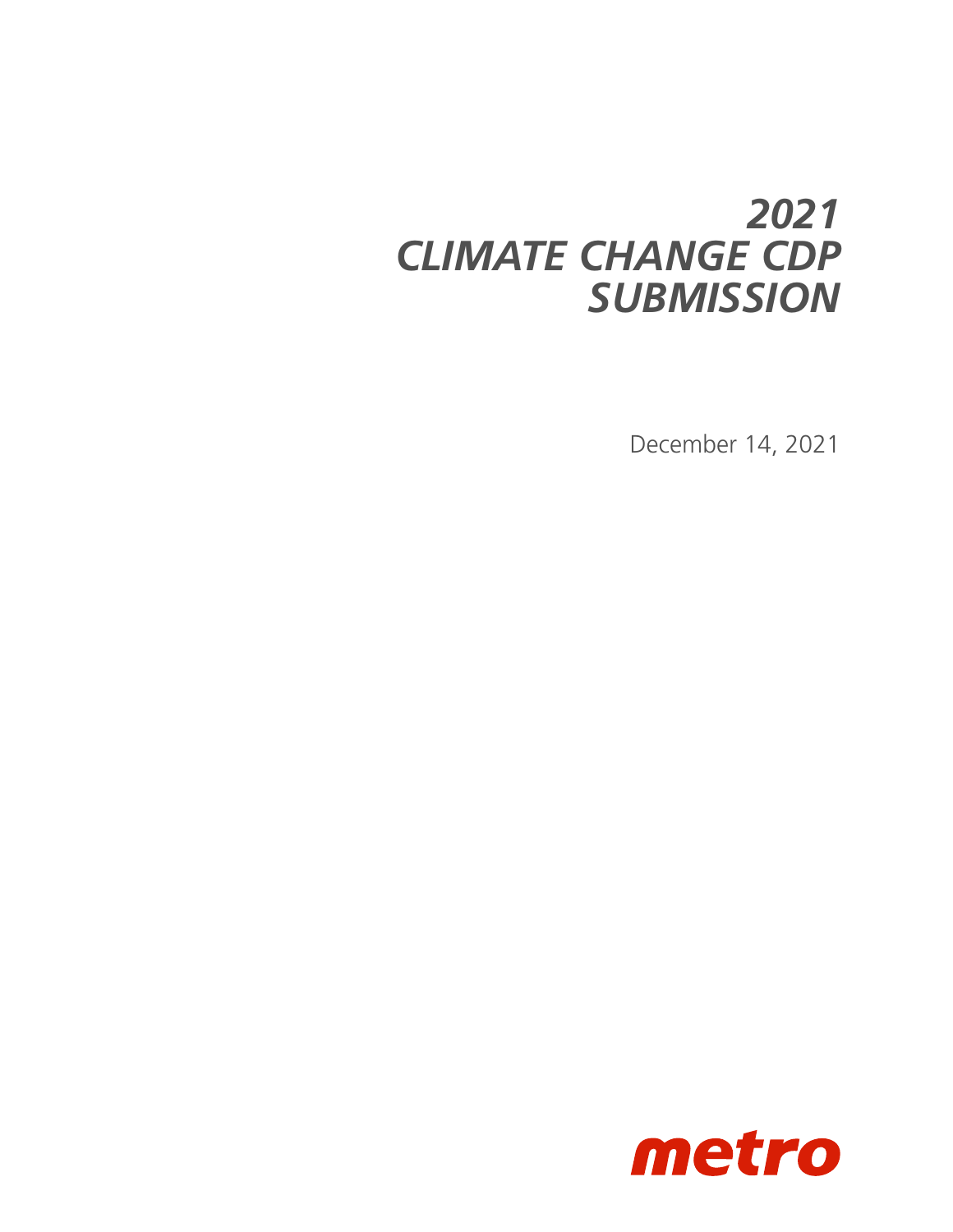### **Metro Inc. - Climate Change 2021**



C0. Introduction

### C0.1

#### **(C0.1) Give a general description and introduction to your organization.**

With a history going back to 1947. METRO is a leader in the food and pharmacy retailing industry with 1,600 retail outlets in Canada and annual sales of almost \$18 billion in 2020.

METRO INC. is a food and pharmacy leader in Québec and Ontario. As a retailer, franchisor, distributor, and manufacturer, the company operates or services a network of 953 food stores under several banners including Metro, Metro Plus, Super C, Food Basics, Adonis and Première Moisson, as well as 648 drugstores primarily under the Jean Coutu, Brunet, Metro Pharmacy and Food Basics Pharmacy banners, providing employment directly or indirectly to almost 90,000 people.

As a leader in food and pharmacy in Eastern Canada, we provide essential services to the communities we serve and who rely on us for advice and support. That is why we have adopted a new purpose, *Nourish the health and wellbeing of our communities*, thereby redefining and updating our vision which was to offer the best customer experience in each of our banners. Our purpose better reflects our aspirations while fitting perfectly in our corporate responsibility framework. Our business strategy is founded on corporate responsibility. The fundamental purpose of our actions is to ensure profitable growth for all: employees, shareholders, business partners and the communities that we serve.

Additional information about METRO can be found athttps://corpo.metro.ca/en/home.html and in our 2020 Corporate responsibility report at https://corpo.metro.ca/en/corporate-social-responsibility.html

#### C0.2

#### **(C0.2) State the start and end date of the year for which you are reporting data.**

|           | <b>Start date</b> | <b>End date</b> | Indicate if you are providing emissions data for past reporting | Select the number of past reporting years you will be providing emissions data |
|-----------|-------------------|-----------------|-----------------------------------------------------------------|--------------------------------------------------------------------------------|
|           |                   |                 | vears                                                           | l for                                                                          |
| Reporting | October 1         | September 30    | No                                                              | <not applicable=""></not>                                                      |
| vear      | 2019              | 2020            |                                                                 |                                                                                |

### C0.3

**(C0.3) Select the countries/areas for which you will be supplying data.** Canada

#### C0.4

**(C0.4) Select the currency used for all financial information disclosed throughout your response.** C<sub>AD</sub>

### C0.5

(C0.5) Select the option that describes the reporting boundary for which climate-related impacts on your business are being reported. Note that this option should **align with your chosen approach for consolidating your GHG inventory.** Operational control

#### C1. Governance

#### C1.1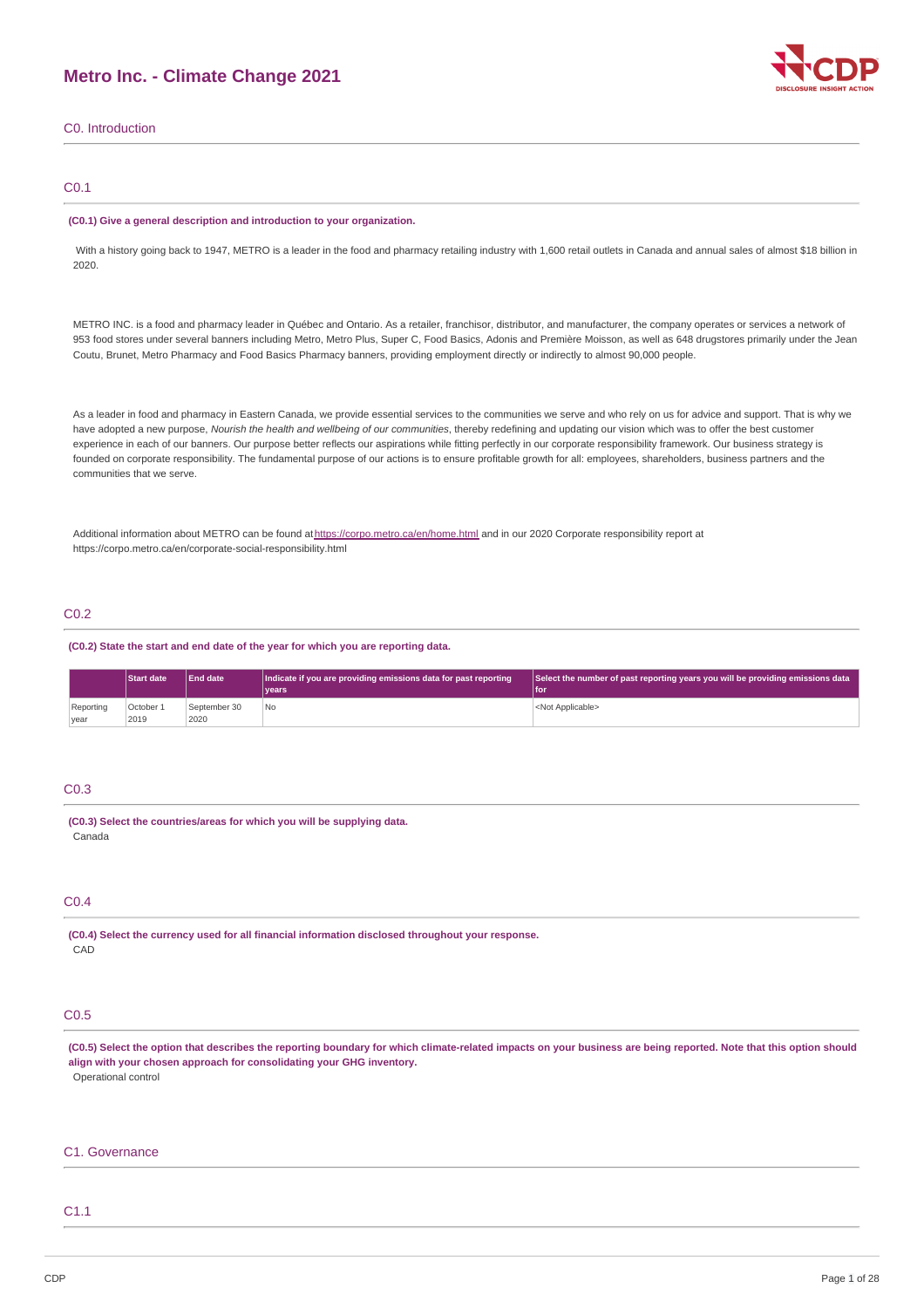### C1.1a

### (C1.1a) Identify the position(s) (do not include any names) of the individual(s) on the board with responsibility for climate-related issues.

| <b>Position of</b><br>individual(s)    | Please explain                                                                                                                                                                                                                                                                                                                                                                                                                                                                                                                                                                                                                                                                                                                                                                                                                                                                                                                                                                                                                                                                                                                                                                                                                                                                                          |
|----------------------------------------|---------------------------------------------------------------------------------------------------------------------------------------------------------------------------------------------------------------------------------------------------------------------------------------------------------------------------------------------------------------------------------------------------------------------------------------------------------------------------------------------------------------------------------------------------------------------------------------------------------------------------------------------------------------------------------------------------------------------------------------------------------------------------------------------------------------------------------------------------------------------------------------------------------------------------------------------------------------------------------------------------------------------------------------------------------------------------------------------------------------------------------------------------------------------------------------------------------------------------------------------------------------------------------------------------------|
| Board Chair                            | The Governance and Corporate Responsibility Committee of the Board of Directors (previously named Corporate Governance and Nominating Committee - the name changed in April 2021) is<br>responsible for the oversight of the Corporation's activities and disclosure with regards to CR, including ESG factors. The Board of Directors approves corporate responsibility (CR) plans and reports.<br>The annual CR report presents data related to the Corporation's climate related issues, including its carbon footprint.                                                                                                                                                                                                                                                                                                                                                                                                                                                                                                                                                                                                                                                                                                                                                                             |
| Director on<br>board                   | The Governance and Corporate Responsibility Committee of the Board of Directors (previously named Corporate Governance and Nominating Committee - the name changed in April 2021) is<br>responsible for the oversight of the Corporation's activities and disclosure with regards to CR, including ESG factors. The Board of Directors approves corporate responsibility (CR) plans and reports.<br>The annual CR report presents data related to the Corporation's climate related issues, including its carbon footprint.                                                                                                                                                                                                                                                                                                                                                                                                                                                                                                                                                                                                                                                                                                                                                                             |
| Chief<br>Executive<br>Officer<br>(CEO) | As the head of the Management Committee, the President and CEO approves the Corporation's CR strategy and ensures that the priorities are in line with METRO's business strategy                                                                                                                                                                                                                                                                                                                                                                                                                                                                                                                                                                                                                                                                                                                                                                                                                                                                                                                                                                                                                                                                                                                        |
| President                              | As the head of the Management Committee, the President and CEO approves the Corporation's CR strategy and ensures that the priorities are in line with METRO's business strategy                                                                                                                                                                                                                                                                                                                                                                                                                                                                                                                                                                                                                                                                                                                                                                                                                                                                                                                                                                                                                                                                                                                        |
| Board-level<br>committee               | Governance and Corporate Responsibility Committee The Committee oversees the Company's activities with regards to the Company's corporate purpose and corporate responsibility which includes<br>environmental, social and governance matters (ESG). The Committee also reviews the Company's disclosure on these matters. The Committee reports to the Board on these activities when<br>appropriate. - The chair of METRO's Environmental Committee reports on the committee's activities to the Governance and Corporate Responsibility Committee (was previously reporting to the Audit<br>Committee) on an annual basis. When relevant, the Governance and Corporate Responsibility Committee reports to the Board a summary of this report. - The progress report submitted to the<br>Governance and Corporate Responsibility Committee covers the implementation of the Environmental Policy, including regulatory compliance, corporate carbon footprint and related GHG emissions<br>reduction initiatives in the energy, refrigerants, solid waste, packaging and transport sectors. - More information on the mandate of the Governance and Corporate Responsibility Committee is<br>available here: https://corpo.metro.ca/userfiles/file/PDF/Gouvernance/EN/mandat_corpogov_EN_2021-v2.pdf |

### C1.1b

### **(C1.1b) Provide further details on the board's oversight of climate-related issues.**

| <b>Frequency</b><br>l with<br><b>which</b><br>climate-<br><b>related</b><br>a<br>scheduled<br>agenda<br>item | <b>Governance</b><br>mechanisms<br>into which<br>climate-<br>related issues<br><b>issues are are integrated</b>                                                                                                                                                                                                                                                                                                               | <b>Scope of</b><br>board-<br>level<br>oversight | Please explain                                                                                                                                                                                                                                                                                                                                                                                                                                                                                                                                                                                                                                                                                                                                                                                                                                                                                                                                                                                                                                                                                                                                                                                                                                                                                                                                                                                                                                                                                                                                                                                                                                                                                                                                                                                              |
|--------------------------------------------------------------------------------------------------------------|-------------------------------------------------------------------------------------------------------------------------------------------------------------------------------------------------------------------------------------------------------------------------------------------------------------------------------------------------------------------------------------------------------------------------------|-------------------------------------------------|-------------------------------------------------------------------------------------------------------------------------------------------------------------------------------------------------------------------------------------------------------------------------------------------------------------------------------------------------------------------------------------------------------------------------------------------------------------------------------------------------------------------------------------------------------------------------------------------------------------------------------------------------------------------------------------------------------------------------------------------------------------------------------------------------------------------------------------------------------------------------------------------------------------------------------------------------------------------------------------------------------------------------------------------------------------------------------------------------------------------------------------------------------------------------------------------------------------------------------------------------------------------------------------------------------------------------------------------------------------------------------------------------------------------------------------------------------------------------------------------------------------------------------------------------------------------------------------------------------------------------------------------------------------------------------------------------------------------------------------------------------------------------------------------------------------|
| Scheduled<br>- some<br>meetings                                                                              | Reviewing and <not<br>quiding major<br/>plans of action<br/>Reviewing and<br/>quiding annual<br/>budgets<br/>Monitorina<br/>implementation<br/>and<br/>performance of<br/>objectives<br/>Overseeing<br/>major capital<br/>expenditures,<br/>acquisitions<br/>and<br/>divestitures<br/>Monitoring and<br/>overseeing<br/>progress<br/>against goals<br/>and targets for<br/>addressing<br/>climate-related<br/>issues</not<br> | Applicabl<br> e>                                | The CEO presents the Corporation's corporate responsibility (CR) plan to the Board of Directors for approval. The 2016-2020 CR plan includes a pillar dedicated to the<br>environment and its four priorities address climate-related topics: optimizing the energy consumption of our buildings, managing our waste, enhancing the energy efficiency<br>of our merchandise transport and optimizing our packaging and printed materials. The CEO also presents the annual CR report to the Board of Directors for approval. The<br>report provides information on the Corporation's carbon footprint and the initiatives implemented to reduce GHG emissions. It also includes a progress report on the<br>attainment of the Corporation's objectives. Some programs to reduce the Corporation's carbon footprint require financial investments. These capital expenditures are part of<br>the annual budget that is submitted to the Board of Directors for approval. The chair of METRO's Environmental Committee reports on the committee's activities to the<br>Governance and Corporate Responsibility Committee on an annual basis. The progress report covers the implementation of the Environmental Policy, including regulatory<br>compliance, corporate carbon footprint and related GHG emissions reduction initiatives in the energy, refrigerants, solid waste and transport sectors. In addition,<br>management identifies the main risks to which the Corporation is exposed, as well as appropriate measures for proactively managing them, and presents the risks and<br>mitigation measures to the Audit Committee and Board of Directors on an ongoing basis. Internal Audit is mandated to audit all business risks every three years. The<br>process includes climate-related risks. |

### C1.2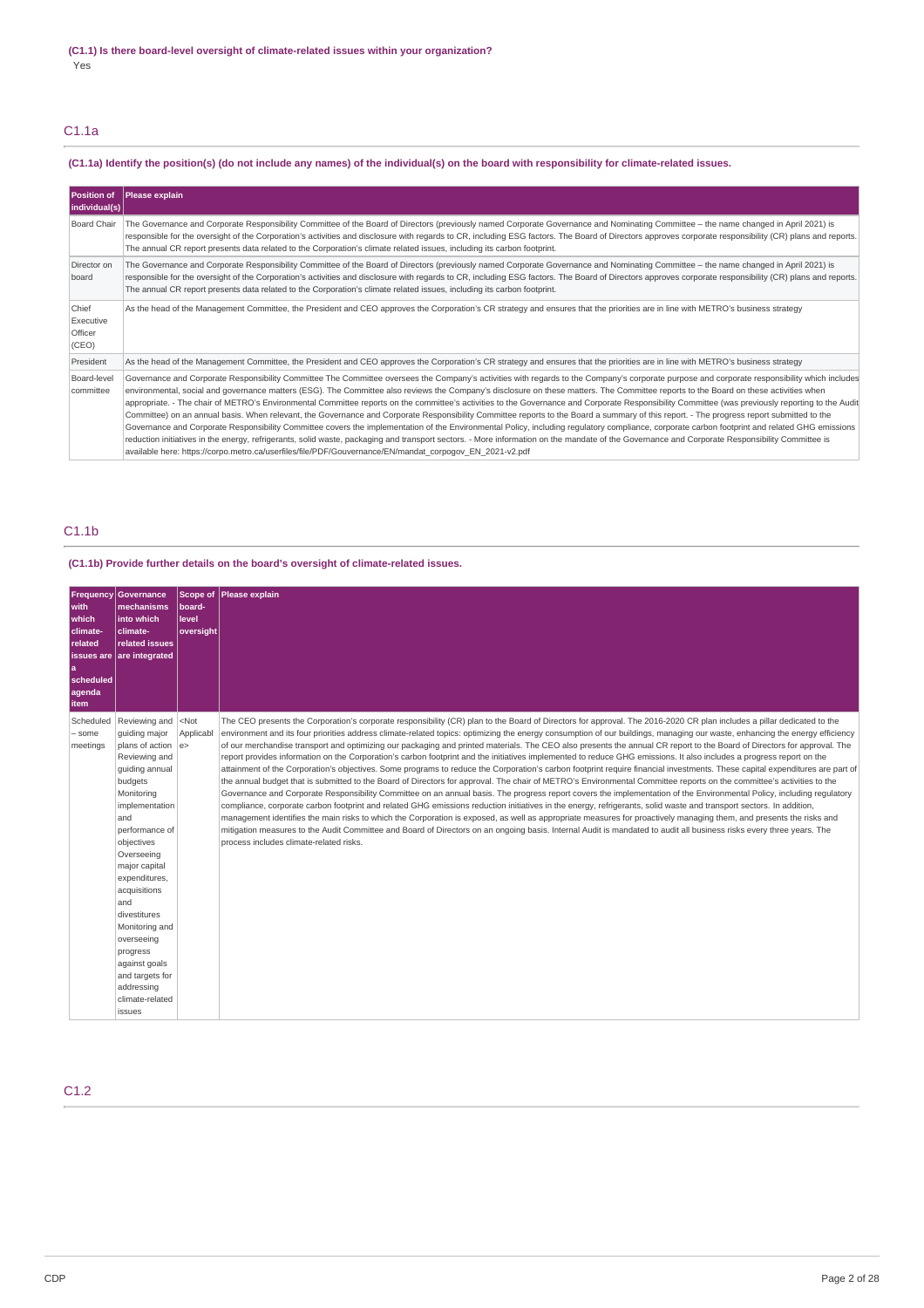#### **(C1.2) Provide the highest management-level position(s) or committee(s) with responsibility for climate-related issues.**

| Name of the position(s) and/or committee(s)                                                                                                                                                                                                | lline                                                                                                                                                                                     | <b>Reporting Responsibility</b>                                                        | Coverage of            | <b>Frequency of reporting to</b><br>responsibility the board on climate-related<br><b>issues</b> |
|--------------------------------------------------------------------------------------------------------------------------------------------------------------------------------------------------------------------------------------------|-------------------------------------------------------------------------------------------------------------------------------------------------------------------------------------------|----------------------------------------------------------------------------------------|------------------------|--------------------------------------------------------------------------------------------------|
| Chief Executive Officer (CEO)                                                                                                                                                                                                              | $<$ Not                                                                                                                                                                                   | Both assessing and managing<br>Applicable   climate-related risks and<br>opportunities | $<$ Not<br>Applicable> | Annually                                                                                         |
| Chief Financial Officer (CFO)                                                                                                                                                                                                              | $ $ <not< td=""><td>Both assessing and managing<br/>Applicable   climate-related risks and<br/>opportunities</td><td><math>&lt;</math>Not<br/>Applicable&gt;</td><td>Annually</td></not<> | Both assessing and managing<br>Applicable   climate-related risks and<br>opportunities | $<$ Not<br>Applicable> | Annually                                                                                         |
| Other, please specify (VP, Real Estate and Engineering; Executive Vice President, Ontario Division Head and<br>National Supply Chain; VP, Public Affairs and Communications; National VP, Logistics and Distribution; VP, Supply<br>Chain) | $<$ Not                                                                                                                                                                                   | Both assessing and managing<br>Applicable   climate-related risks and<br>opportunities | $<$ Not<br>Applicable> | Annually                                                                                         |
| Other committee, please specify (Environmental Committee)                                                                                                                                                                                  | $ $ <not< td=""><td>Both assessing and managing<br/>Applicable   climate-related risks and<br/>opportunities</td><td><math>&lt;</math>Not<br/>Applicable&gt;</td><td>Annually</td></not<> | Both assessing and managing<br>Applicable   climate-related risks and<br>opportunities | $<$ Not<br>Applicable> | Annually                                                                                         |

### C1.2a

(C1.2a) Describe where in the organizational structure this/these position(s) and/or committees lie, what their associated responsibilities are, and how climate**related issues are monitored (do not include the names of individuals).**

#### **Senior executives oversee environment management. They are all officers of the Corporation.**

President and CEO: As the head of the Management Committee, the President and CEO approves the Corporation's CR strategy and ensures that the priorities are in line with METRO's business strategy.

CFO (Executive VP, CFO and Treasurer): Oversees the Corporation's risk management system, as well as investor relations. Member of the Corporation's executive team.

#### **Other:**

- VP, Real Estate and Engineering: Chairs the Environmental Committee, oversees environmental strategy, policy and programs implementation and reports on these activities, including the corporation's carbon footprint and GHG emissions reduction initiatives, to the Governance and Corporate Responsibility Committee of the Board of Directors. Member of the Corporation's management team.

- Executive Vice President, Ontario Division Head and National Supply Chain: oversees supply chain activities. Member of the Corporation's management team.

- VP, Public Affairs and Communications: Defines the strategic CR directions and reports on progress to the Management Committee and to the Governance and Corporate Responsibility Committee of the Board of Directors. Member of the Corporation's management team.

- National VP, Logistics and Distribution: Oversees transport and distribution centre activities. Member of the Corporation's management team.

- VP Supply Chain, METRO: oversees supply chain activities. Member of the Corporation's management team.

#### **Environmental Committee**

- Chaired by METRO's Vice President of Real Estate and Engineering and reports to the Governance and Corporate Responsibility Committee of the Board of Directors.

- Role of the committee: plan, coordinate and control the Corporation's environmental matters, including climate-related issues.

- Committee members include officers of the Corporation, individuals directly responsible for managing GHG emissions (senior director and directors) and an external environment consultant.

### C1.3

(C1.3) Do you provide incentives for the management of climate-related issues, including the attainment of targets?

|       | <i>issues</i><br>for the management of climate-related is.<br><b>incentives</b><br>- TOP | omment |
|-------|------------------------------------------------------------------------------------------|--------|
| Row 1 |                                                                                          |        |
|       |                                                                                          |        |

### C1.3a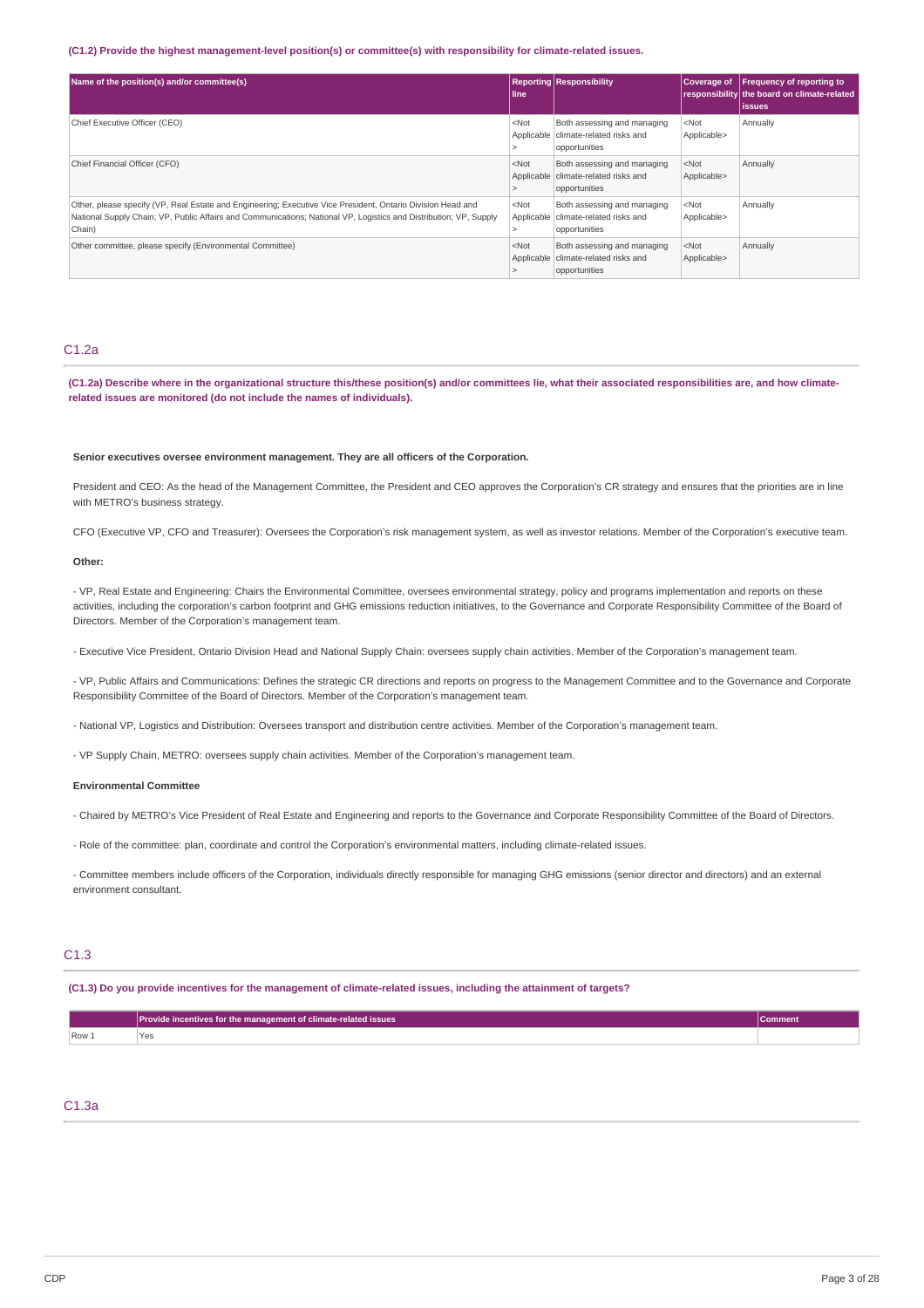#### (C1.3a) Provide further details on the incentives provided for the management of climate-related issues (do not include the names of individuals).

| <b>Entitled to incentive</b>                                           | Type of       | <b>Activity inventivized</b>                                     | <b>Comment</b>                                                                                                                                                                                                                                                                                         |
|------------------------------------------------------------------------|---------------|------------------------------------------------------------------|--------------------------------------------------------------------------------------------------------------------------------------------------------------------------------------------------------------------------------------------------------------------------------------------------------|
|                                                                        | l incentive l |                                                                  |                                                                                                                                                                                                                                                                                                        |
| Energy manager                                                         | reward        | Efficiency project                                               | Monetary   Energy reduction project  The energy director is responsible for energy efficiency programs and related reductions in GHG emissions. The director's performance assessment<br>and bonus plan consider his role in the achievement of our energy consumption reduction activities and goals. |
| Environment/Sustainability   Monetary   Emissions reduction<br>manager | reward        | project<br>Other (please specify)<br>(Waste recovery<br>project) | The environmental director is responsible for waste management programs and calculates the related reductions in GHG emissions. The director's<br>performance assessment and bonus plan consider his role in the achievement of our GHG emissions reduction activities and goals.                      |

#### C2. Risks and opportunities

### C2.1

(C2.1) Does your organization have a process for identifying, assessing, and responding to climate-related risks and opportunities? Yes

### C2.1a

#### **(C2.1a) How does your organization define short-, medium- and long-term time horizons?**

|             | From (years) | To (years) | Comment |
|-------------|--------------|------------|---------|
| Short-term  |              |            |         |
| Medium-term |              |            |         |
| Long-term   |              | 10         |         |

#### C2.1b

#### **(C2.1b) How does your organization define substantive financial or strategic impact on your business?**

METRO does not define specific and direct substantive financial impact on our business.

For strategic impact, METRO on a more specific basis, assesses high-level climate-related trends that could potentially impact the business, particularly those regarding reputation, weather and market conditions, such as energy prices, changing customer behaviours and distribution. We then refine our analysis to better identify and understand the potential significant risks and opportunities which are in turn communicated to the Audit Committee through the chair of the Environment Committee to assess the level of materiality on a company-wide basis.

Where considered material, the Audit Committee reviews and monitors the effectiveness of the respective mitigation and adaptation measures. At an asset level, we conduct specific climate change assessments through our Environmental Committee. These assessments include regulations, changing weather events and market trends as they relate to our operations. Our assessments are based on the information we gather from site-specific environmental compliance audits, regional energy and carbon-related regulatory reviews, and regionally based weather-related events. Based on these assessments, we review the potential risks and opportunities based on a consideration of the likelihood and severity of the impacts. Where risks and opportunities are identified as significant, we develop site-specific mitigation and adaptation programs.

C2.2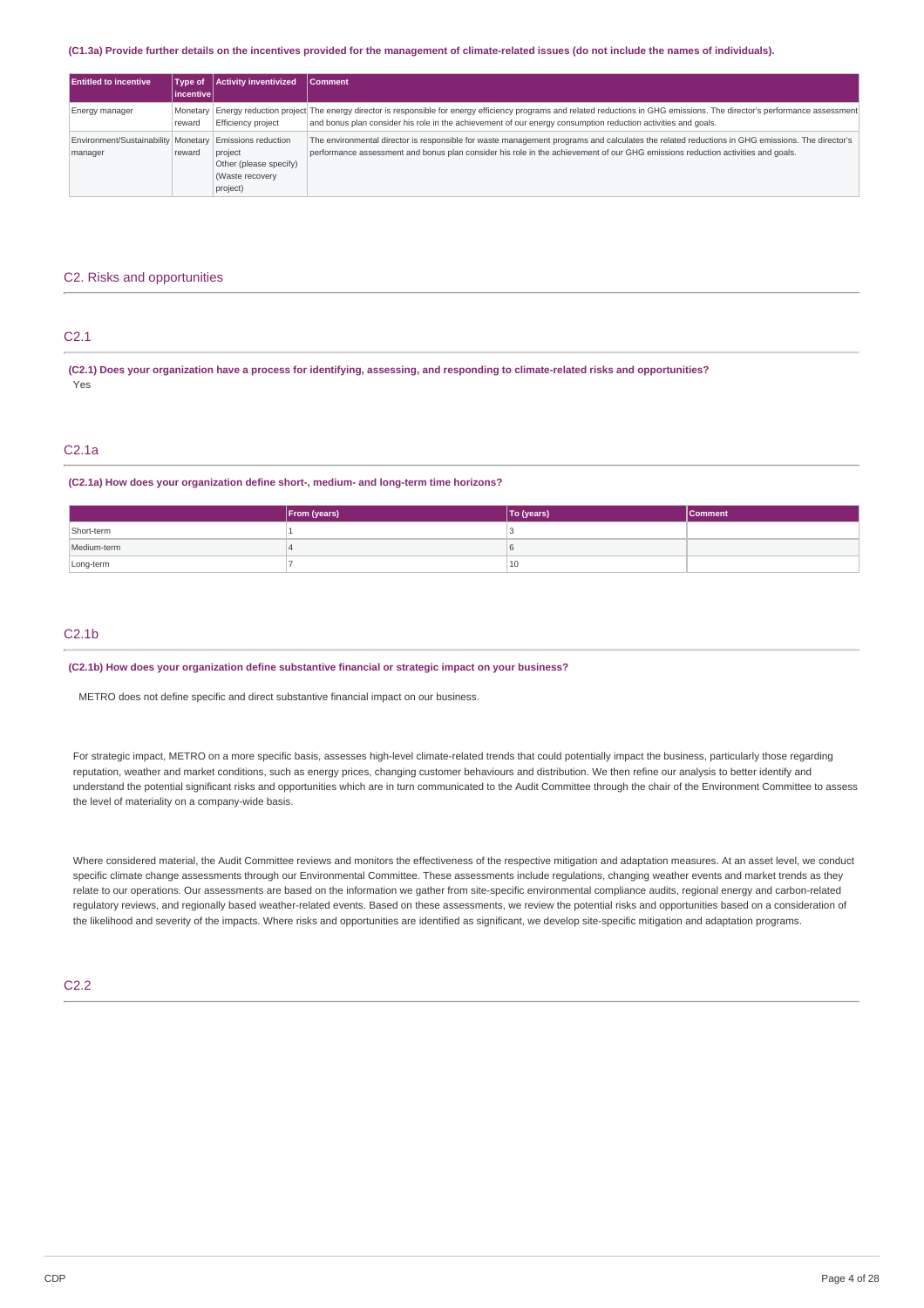#### **(C2.2) Describe your process(es) for identifying, assessing and responding to climate-related risks and opportunities.**

**Value chain stage(s) covered** Direct operations

#### **Risk management process**

Integrated into multi-disciplinary company-wide risk management process

**Frequency of assessment** Not defined

**Time horizon(s) covered**

Long-term

### **Description of process**

As part of its overall Corporate Responsibility (CR) approach, METRO is continuously monitoring issues and trends that could affect the company, especially the substantive matters concerning its activities. As part of this process, the CR and environment teams are putting a specific focus on climate-related topics in order to anticipate, assess and manage the potential risks and opportunities. More specifically, the scope of the climate-related issues assessment includes regulations, reputation, weather-related events, and market conditions.

### C2.2a

#### **(C2.2a) Which risk types are considered in your organization's climate-related risk assessments?**

|                        | &<br>inclusion                     | Relevance Please explain                                                                                                                                                                                                                                                                                                                                                                                                                                                                                                                                                                                                                                                                                                                                                                                                                                                                                                                                                                                                                                                                                                                                                                                                                                                                                                                                                                                                                                                                                                                                                                                                                                                                                                                                                                                                                                                                                                                                                                                                                                                                                                                                                                                                                                                                                                                                                                                                                                                                                                                                                                                    |
|------------------------|------------------------------------|-------------------------------------------------------------------------------------------------------------------------------------------------------------------------------------------------------------------------------------------------------------------------------------------------------------------------------------------------------------------------------------------------------------------------------------------------------------------------------------------------------------------------------------------------------------------------------------------------------------------------------------------------------------------------------------------------------------------------------------------------------------------------------------------------------------------------------------------------------------------------------------------------------------------------------------------------------------------------------------------------------------------------------------------------------------------------------------------------------------------------------------------------------------------------------------------------------------------------------------------------------------------------------------------------------------------------------------------------------------------------------------------------------------------------------------------------------------------------------------------------------------------------------------------------------------------------------------------------------------------------------------------------------------------------------------------------------------------------------------------------------------------------------------------------------------------------------------------------------------------------------------------------------------------------------------------------------------------------------------------------------------------------------------------------------------------------------------------------------------------------------------------------------------------------------------------------------------------------------------------------------------------------------------------------------------------------------------------------------------------------------------------------------------------------------------------------------------------------------------------------------------------------------------------------------------------------------------------------------------|
| Current<br>regulation  | Relevant,<br>always<br>included    | Ontario and Québec, the provinces in which METRO mainly conducts operations, have implemented GHG regulations that require companies (large emitters) in specific industries to audit<br>and report their GHG emissions when specific emission thresholds are exceeded. METRO is currently not subject to these regulations, however, we closely monitor regulatory changes<br>and assess potential indirect impacts. In 2017, a cap-and-trade system came into effect in Ontario, however, the system was revoked as of July 3, 2018, prohibiting trading of emission<br>allowances. As Ontario revoked the cap-and-trade system, the federal government invoked a carbon tax. During this report's application period, the Ontario government was fighting<br>against the federal carbon tax which was invoked due to the lack of adequate standards for carbon pricing in the province. However, on March 25, 2021, the Supreme Court of Canada (the<br>"SCC") handed down its decision on the constitutionality of the federal government's carbon pricing regime and the SCC ruled that the federal government has the right to impose<br>minimum carbon-pricing standards on the provinces. Consequently, METRO could be exposed to increasing operational costs from suppliers. In 2013, a cap-and-trade system was<br>implemented in Quebec which remains in effect. However, METRO is not required to participate, and does not have the size to make it practical to participate in the voluntary cap-and-trade<br>market. Should regulations become more stringent in the future, we may incur administrative costs related to our GHG data systems and reporting processes. Furthermore, new<br>regulations regarding refrigerants have already impacted our organization, leading to capital investment for refrigeration retrofits. With the acquisition of the Jean Coutu Group in 2018,<br>METRO's activities expanded to New Brunswick, exposing the Corporation to new regulations. As a result, the Environment Committee's mandate has expanded to New Brunswick. In<br>June 2019, the New Brunswick government released Holding Large Emitters Accountable: New Brunswick's Output-Based Pricing System. This policy proposal, which was submitted to the<br>federal government for approval in July 2019, met the federal government's minimum stringency benchmark requirements, and received approval in September 2020. Implementation of the<br>output-based pricing system is to occur after the fiscal year associated with this report. METRO is monitoring potential impacts. |
| Emerging<br>regulation | Relevant,<br>always<br>included    | Under the Québec Waste Management Policy, the provincial government is proposing a new organic waste valorization strategy to divert 70% of the organic waste from landfills by 2030<br>and to have organic waste managed in 100% of industries, businesses and institutions by 2025. This proposed regulation is part of the governments' objective to meet its carbon reduction<br>goals. Diverting organic waste from landfills could expose METRO to additional operational costs associated with organic waste reduction and diversion, since the Corporation will have to<br>increase its organic waste recovery rates as compared to the quantities recovered under the current program. Diverting of organic waste from landfills could also reduce the viability of<br>carbon credit program for METRO, should the Corporation choose to participate in this type of program. The Ontario government passed the new Waste-Free Ontario Act (2016), which<br>enacts the Resource Recovery and Circular Economy Act, 2016 and the Waste Diversion Transition Act, 2016 which implement waste reduction and resource recovery regulations for the<br>province. The Act currently impacts METRO with regards to its Stewardship Ontario obligation. The fees originally covered by Stewardship Ontario obligations resulted in 50% of recycling<br>program costs covered by producers. In 2020 we were expecting new regulations under the Resource Recovery and Circular Economy Act, 2016 to be adopted. Under the new<br>regulations, the fees would increase to 100% of the cost. The Blue Box Regulation has since been published (June 3, 2021). We attend conferences, webinars and government<br>presentations through trade associations to stay abreast of new regulations. Our Legal Department carries out a constant watch on coming legislative changes regarding energy and<br>environment to make METRO aware of the impact such changes could have on our business. This allows the Company to plan ahead to be compliant with applicable new legislation.                                                                                                                                                                                                                                                                                                                                                                                                                                                                                                                            |
| Technology             | Relevant,<br>sometimes<br>included | Technological advancements in the energy sector can represent interesting levers for our carbon footprint management, from the financial and GHG emissions reductions perspectives. For<br>example, METRO took advantage of the expanding LED technology to replace current lighting in distribution centres, renovated stores as well as in newly constructed stores. METRO<br>experienced success of the LED projects during a pilot phase. As a result, the LED technology became in 2017 the new standard for all of METRO's new constructions due to its energy<br>efficiency, while maintaining visual effectiveness. In addition, advancements in refrigeration technologies brought METRO to now install CO2 refrigeration systems in new store<br>constructions. These advancements are energy efficient and considerably reduce GHG emissions in case of leaks as compared to commonly used synthetic refrigerants.                                                                                                                                                                                                                                                                                                                                                                                                                                                                                                                                                                                                                                                                                                                                                                                                                                                                                                                                                                                                                                                                                                                                                                                                                                                                                                                                                                                                                                                                                                                                                                                                                                                                               |
| Legal                  | Relevant,<br>always<br>included    | All litigations - including any that may be climate-related – are monitored, assessed and managed through a stringent corporate process.                                                                                                                                                                                                                                                                                                                                                                                                                                                                                                                                                                                                                                                                                                                                                                                                                                                                                                                                                                                                                                                                                                                                                                                                                                                                                                                                                                                                                                                                                                                                                                                                                                                                                                                                                                                                                                                                                                                                                                                                                                                                                                                                                                                                                                                                                                                                                                                                                                                                    |
| Market                 | Relevant.<br>always<br>included    | We monitor and analyze agri-food retail industry trends in regard to GHG management and keep abreast of new practices and tools that could enable us to more effectively manage, and<br>reduce, our GHG emissions. For example, we attend conferences and webinars, and conduct literature reviews.                                                                                                                                                                                                                                                                                                                                                                                                                                                                                                                                                                                                                                                                                                                                                                                                                                                                                                                                                                                                                                                                                                                                                                                                                                                                                                                                                                                                                                                                                                                                                                                                                                                                                                                                                                                                                                                                                                                                                                                                                                                                                                                                                                                                                                                                                                         |
| Reputation             | Relevant,<br>always<br>included    | We could be exposed to reputational risks if we were to be perceived by our stakeholders as inadequately managing the carbon footprint of our operations. A negative reputation could<br>expose us to reduced demand for goods and services, thus impacting our revenues.                                                                                                                                                                                                                                                                                                                                                                                                                                                                                                                                                                                                                                                                                                                                                                                                                                                                                                                                                                                                                                                                                                                                                                                                                                                                                                                                                                                                                                                                                                                                                                                                                                                                                                                                                                                                                                                                                                                                                                                                                                                                                                                                                                                                                                                                                                                                   |
| Acute<br>physical      | Relevant,<br>always<br>included    | Changing weather conditions – such as extreme temperatures, and increase in temporal and spatial variability in temperature, precipitation and wind patterns could have an adverse effect<br>on our operations in Québec, Ontario and New Brunswick. These physical risks could impact our supply chain network, resulting in increased food and energy prices, as well as supply<br>chain disruptions (for instance, reliability of delivery, food quality, food safety). Furthermore, winters with extreme conditions could result in increased snow removal and service delivery<br>costs and damages to infrastructures. Severe weather events such as floods, ice storms and tornados, could increase our building insurance premiums and maintenance costs.                                                                                                                                                                                                                                                                                                                                                                                                                                                                                                                                                                                                                                                                                                                                                                                                                                                                                                                                                                                                                                                                                                                                                                                                                                                                                                                                                                                                                                                                                                                                                                                                                                                                                                                                                                                                                                           |
| Chronic<br>physical    | Relevant,<br>sometimes<br>included | A rise in temperature could increase the cooling costs in our stores and warehouses and impact on our overall operational costs.                                                                                                                                                                                                                                                                                                                                                                                                                                                                                                                                                                                                                                                                                                                                                                                                                                                                                                                                                                                                                                                                                                                                                                                                                                                                                                                                                                                                                                                                                                                                                                                                                                                                                                                                                                                                                                                                                                                                                                                                                                                                                                                                                                                                                                                                                                                                                                                                                                                                            |

### C2.3

(C2.3) Have you identified any inherent climate-related risks with the potential to have a substantive financial or strategic impact on your business? Yes

### C2.3a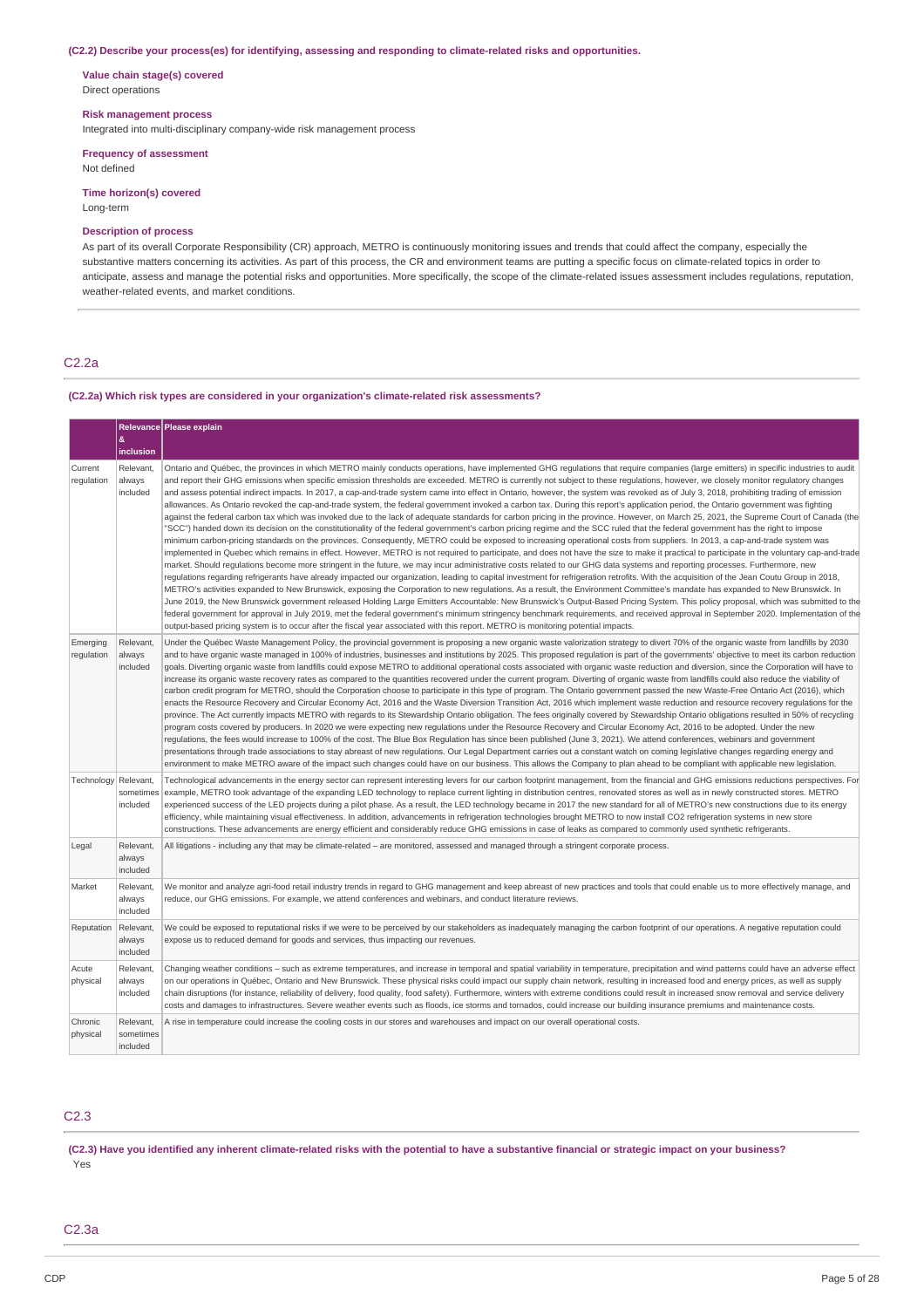#### (C2.3a) Provide details of risks identified with the potential to have a substantive financial or strategic impact on your business.

#### **Identifier**

Risk 1

**Where in the value chain does the risk driver occur?**

Direct operations

### **Risk type & Primary climate-related risk driver**

Emerging regulation Enhanced emissions-reporting obligations

### **Primary potential financial impact**

Increased indirect (operating) costs

**Climate risk type mapped to traditional financial services industry risk classification** <Not Applicable>

### **Company-specific description**

The Corporation continues to monitor changing regulations through a quarterly regulatory review and participates in environmental committees of industry associations. The legal department also carries out an ongoing regulatory watch. These activities provide valuable insights to foresee new and changing regulations that could potentially impact the retail industry in general, and METRO in particular. If and when appropriate, METRO interacts with government authorities on proposed regulations through industry associations.

**Time horizon**

Unknown

**Likelihood**

Unknown

#### **Magnitude of impact**

Unknown

#### **Are you able to provide a potential financial impact figure?**

No, we do not have this figure

**Potential financial impact figure (currency)** <Not Applicable>

**Potential financial impact figure – minimum (currency)** <Not Applicable>

#### **Potential financial impact figure – maximum (currency)**

<Not Applicable>

#### **Explanation of financial impact figure**

The potential financial impact figure is either unknown or not disclosed. METRO is exposed to various risks that could have an impact on its earnings, financial position and cash flows. These risks are described in the section Risk Management of the company's Annual Report. Any existing financial impact is embedded in the company's expenses and is not separately disclosed unless required as part of the preparation and presentation of the consolidated financial statements.

#### **Cost of response to risk**

#### **Description of response and explanation of cost calculation**

In order to manage the risk, we have a group that oversees the deployment of our environmental management data system. We have also implemented data management software to proactively prepare ourselves for potential future reporting obligations and rely on regulatory monitoring by our internal legal team.

#### **Comment**

**Identifier**

Risk 2

#### **Where in the value chain does the risk driver occur?**

Direct operations

#### **Risk type & Primary climate-related risk driver**

Emerging regulation **CHACK CORTACK CONTERNATION** Other, please specify (Increased operating costs due to increase need of services)

#### **Primary potential financial impact**

Increased indirect (operating) costs

#### **Climate risk type mapped to traditional financial services industry risk classification** <Not Applicable>

### **Company-specific description**

Under the Québec Waste Management Policy, the provincial government is proposing a new organic waste valorization strategy to divert 70% of the organic waste from landfills by 2030. This proposed regulation is part of the governments' objective to meet its carbon reduction goals. Diverting organic waste from landfills could expose METRO to additional operating costs associated with organic waste reduction and diversion, since the Corporation will have to increase its organic waste recovery rates as compared to the quantities recovered under the current program. Banning of organic waste from landfills could also reduce the viability of carbon credit program for METRO, should the Corporation choose to participate in this type of program. The Ontario government passed the new Waste-Free Ontario Act (2016), which enacts the Resource Recovery and Circular Economy Act, 2016 and the Waste Diversion Transition Act, 2016 which implement waste reduction and resource recovery regulations for the province. The Act currently impacts METRO with regards to its Stewardship Ontario obligation. The fees originally covered by Stewardship Ontario obligations resulted in 50% of recycling program costs covered by producers. In 2020 we were expecting new regulations under the Resource Recovery and Circular Economy Act, 2016 to be adopted. Under the new regulations, the fees would increase to 100% of the cost. The Blue Box Regulation has since been published (June 3, 2021). Regarding Quebec, METRO has paid one hundred percent of the cost of the recycling program since 2009. In both provinces, even if industry contribution is set at 100%, there is no predictability of the cost.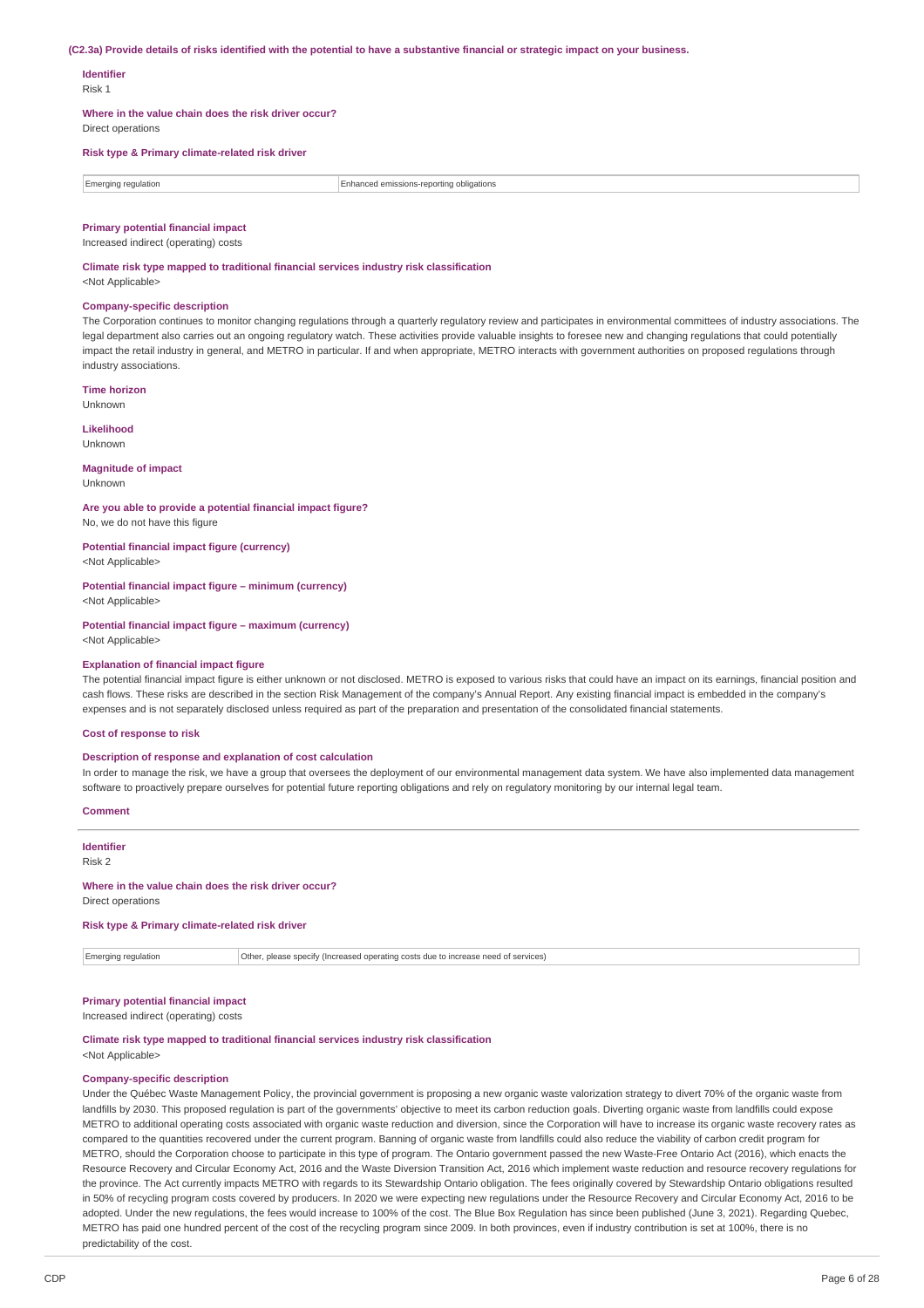#### **Time horizon** Unknown

**Likelihood** Unknown

#### **Magnitude of impact**

Unknown

**Are you able to provide a potential financial impact figure?** No, we do not have this figure

### **Potential financial impact figure (currency)**

<Not Applicable>

### **Potential financial impact figure – minimum (currency)**

<Not Applicable>

#### **Potential financial impact figure – maximum (currency)** <Not Applicable>

#### **Explanation of financial impact figure**

The potential financial impact figure is either unknown or not disclosed. METRO is exposed to various risks that could have an impact on its earnings, financial position and cash flows. These risks are described in the section Risk Management of the company's Annual Report. Any existing financial impact is embedded in the company's expenses and is not separately disclosed unless required as part of the preparation and presentation of the consolidated financial statements.

#### **Cost of response to risk**

### **Description of response and explanation of cost calculation**

In order to manage the risk, METRO has set a waste reduction target striving to zero waste to landfill by 2020. Zero waste is defined as 90% waste diversion from landfilling. METRO also has a target to reduce food waste in its sites by 50% by 2025 as compared to 2016. To achieve this goal, we have implemented a comprehensive waste reduction program which includes food donation, food waste to feedstock, converting organic waste to compost, anaerobic digestion and training store employees.

#### **Comment**

**Identifier**

### Risk 3

#### **Where in the value chain does the risk driver occur?**

Direct operations

#### **Risk type & Primary climate-related risk driver**

Emerging regulation Mandates on and regulation of existing products and services

#### **Primary potential financial impact**

Increased direct costs

**Climate risk type mapped to traditional financial services industry risk classification** <Not Annlicable>

#### **Company-specific description**

The current Canadian federal regulations on hydrofluorocarbons (HFCs) and on hydrochlorofluorocarbon (HCFCs) prohibit specific HCFCs by specific years depending on the sector and implement a gradual phase-down of HFCs and HCFCs from a baseline.

#### **Time horizon**

Short-term

**Likelihood** Virtually certain

#### **Magnitude of impact**

Unknown

**Are you able to provide a potential financial impact figure?** No, we do not have this figure

**Potential financial impact figure (currency)**

<Not Applicable>

#### **Potential financial impact figure – minimum (currency)** <Not Applicable>

#### **Potential financial impact figure – maximum (currency)** <Not Applicable>

#### **Explanation of financial impact figure**

The potential financial impact figure is either unknown or not disclosed. METRO is exposed to various risks that could have an impact on its earnings, financial position and cash flows. These risks are described in the section Risk Management of the company's Annual Report. Any existing financial impact is embedded in the company's expenses and is not separately disclosed unless required as part of the preparation and presentation of the consolidated financial statements.

#### **Cost of response to risk**

#### **Description of response and explanation of cost calculation**

New stores are equipped with CO2 refrigeration systems; where feasible, these new systems are also used in major store renovations. Our electro-mechanical department will also gradually convert current refrigerant gases to less damaging refrigerant gases to ensure best possible available options in existing refrigeration systems.

**Comment**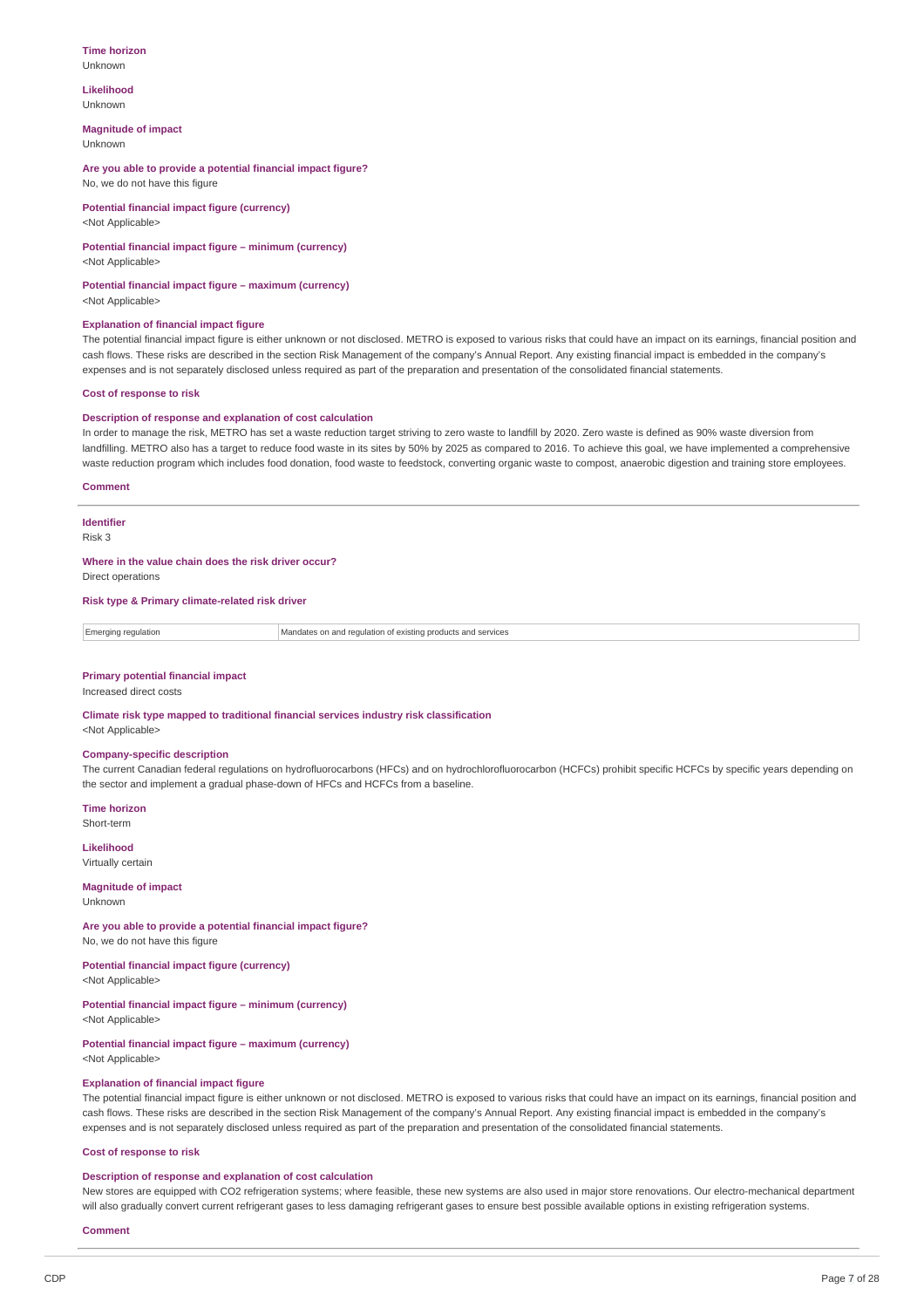#### **Where in the value chain does the risk driver occur?**

Direct operations

#### **Risk type & Primary climate-related risk driver**

Acute physical Increased severity and frequency of extreme weather events such as cyclones and floods

#### **Primary potential financial impact**

#### Increased direct costs

#### **Climate risk type mapped to traditional financial services industry risk classification**

<Not Applicable>

#### **Company-specific description**

Changing physical conditions such as extreme changes in temperature, snow and ice, and precipitation patterns could have an adverse impact on our stores in Québec, Ontario and New Brunswick. For example, winters with extreme conditions could result in increased snow removal, service delivery costs and damages, and severe weather events such as floods, ice storms and tornados, could increase our building insurance premiums and maintenance costs. Furthermore, these physical risks could also impact our supply chain network resulting in increased food and energy prices, as well as supply chain disruptions.

**Time horizon**

**Unknown** 

**Likelihood** Unknown

**Magnitude of impact**

Unknown

### **Are you able to provide a potential financial impact figure?**

No, we do not have this figure

#### **Potential financial impact figure (currency)** <Not Applicable>

**Potential financial impact figure – minimum (currency)** <Not Applicable>

## **Potential financial impact figure – maximum (currency)**

<Not Applicable>

#### **Explanation of financial impact figure**

The potential financial impact figure is either unknown or not disclosed. METRO is exposed to various risks that could have an impact on its earnings, financial position and cash flows. These risks are described in the section Risk Management of the company's Annual Report. Any existing financial impact is embedded in the company's expenses and is not separately disclosed unless required as part of the preparation and presentation of the consolidated financial statements.

#### **Cost of response to risk**

#### **Description of response and explanation of cost calculation**

In order to manage the risk, METRO has put in place business continuity and crisis preparedness plans. We are also effectively keeping track of any significant changes in our insurance premiums and maintenance costs. Our construction standards for the design of new stores and warehouses have been enhanced to take into consideration potential physical risks. We have also developed an alternative protocol in the event of a supply chain disruption from our first level suppliers which includes disruptions related to physical risks.

#### **Comment**

**Identifier**

#### Risk 5

### **Where in the value chain does the risk driver occur?**

Direct operations

### **Risk type & Primary climate-related risk driver**

Chronic physical Rising mean temperatures

### **Primary potential financial impact**

Increased direct costs

**Climate risk type mapped to traditional financial services industry risk classification** <Not Applicable>

#### **Company-specific description**

A rise in temperatures could increase the cooling costs in our stores and warehouses, which could impact our overall operating costs.

**Time horizon** Unknown

**Likelihood** Unknown

**Magnitude of impact**

Unknown

**Are you able to provide a potential financial impact figure?**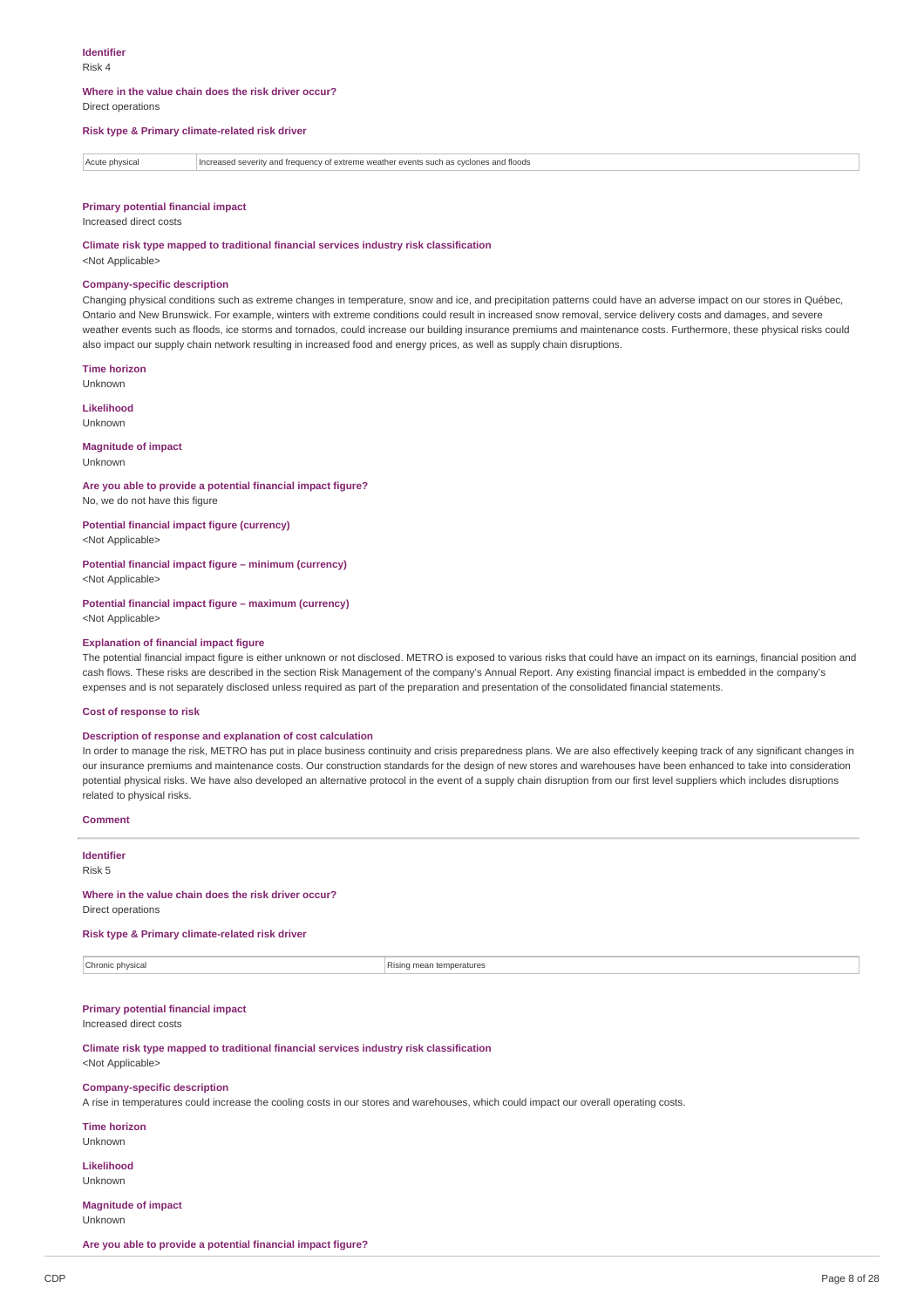#### No, we do not have this figure

#### **Potential financial impact figure (currency)**

<Not Applicable>

**Potential financial impact figure – minimum (currency)**

<Not Applicable>

#### **Potential financial impact figure – maximum (currency)**

<Not Applicable>

#### **Explanation of financial impact figure**

The potential financial impact figure is either unknown or not disclosed. METRO is exposed to various risks that could have an impact on its earnings, financial position and cash flows. These risks are described in the section Risk Management of the company's Annual Report. Any existing financial impact is embedded in the company's expenses and is not separately disclosed unless required as part of the preparation and presentation of the consolidated financial statements

#### **Cost of response to risk**

#### **Description of response and explanation of cost calculation**

In order to manage the risk, we have put in place various energy reduction projects, including refrigeration optimization systems and building retrofit programs.

## **Comment Identifier** Risk 6

#### **Where in the value chain does the risk driver occur?**

Downstream

**Risk type & Primary climate-related risk driver**

Market **Changing customer behavior** 

#### **Primary potential financial impact**

Decreased revenues due to reduced demand for products and services

#### **Climate risk type mapped to traditional financial services industry risk classification**

<Not Applicable>

#### **Company-specific description**

METRO could be exposed to reputational risks if we are perceived by the public as inadequately managing the carbon footprint of our operations, products and services. A negative reputation could expose us to reduced demand for goods and services impacting our revenues.

#### **Time horizon**

Unknown

### **Likelihood**

Unknown

### **Magnitude of impact**

Unknown

#### **Are you able to provide a potential financial impact figure?** No, we do not have this figure

**Potential financial impact figure (currency)** <Not Applicable>

#### **Potential financial impact figure – minimum (currency)** <Not Applicable>

**Potential financial impact figure – maximum (currency)**

<Not Applicable>

#### **Explanation of financial impact figure**

The potential financial impact figure is either unknown or not disclosed. METRO is exposed to various risks that could have an impact on its earnings, financial position and cash flows. These risks are described in the section Risk Management of the company's Annual Report. Any existing financial impact is embedded in the company's expenses and is not separately disclosed unless required as part of the preparation and presentation of the consolidated financial statements.

#### **Cost of response to risk**

#### **Description of response and explanation of cost calculation**

In its 2010-2015 and 2016-2020 corporate responsibility plans, METRO focused on the needs and expectations of its clientele with regard to responsible products and services under its pillar Delighted customers. The Corporation has also stepped up its communications on its CR initiatives. Since 2011, METRO publishes an annual CR report detailing its approach to climate change in terms of goals, initiatives and performance, and describing the initiatives implemented to offer responsible products and services to customers. The latest METRO's annual CR report, covering Fiscal 2020, was published in January 2021.

#### **Comment**

#### **Identifier**

Risk 7

#### **Where in the value chain does the risk driver occur?**

Downstream

**Risk type & Primary climate-related risk driver**

| stakeholde<br>™eedbau<br>stakenniner<br>' negative<br>oncerr?<br>$^{\circ}$ |
|-----------------------------------------------------------------------------|
|                                                                             |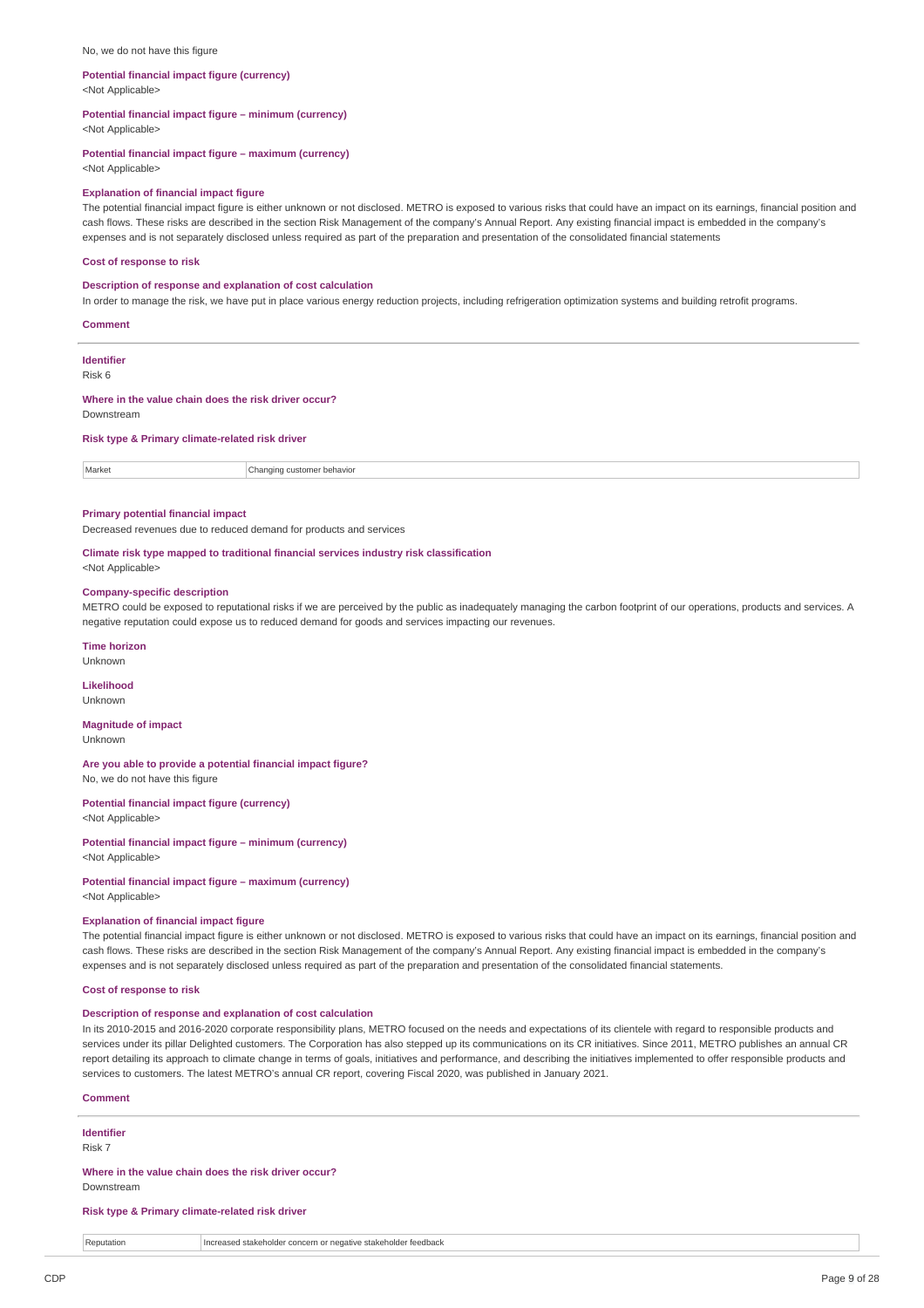#### **Primary potential financial impact**

Other, please specify (financial impacts could arise from negative stakeholder feedback, such as employees, customers or investors)

#### **Climate risk type mapped to traditional financial services industry risk classification** <Not Applicable>

### **Company-specific description**

METRO could be exposed to reputational risks if we are perceived by the public as inadequately managing the carbon footprint of our operations, products and services. A negative reputation could expose us to reduced demand for goods and services impacting our revenues.

**Time horizon** Unknown

**Likelihood**

Unknown

### **Magnitude of impact**

Unknown

**Are you able to provide a potential financial impact figure?**

No, we do not have this figure

**Potential financial impact figure (currency)** <Not Applicable>

**Potential financial impact figure – minimum (currency)**

<Not Applicable>

**Potential financial impact figure – maximum (currency)** <Not Applicable>

#### **Explanation of financial impact figure**

The potential financial impact figure is either unknown or not disclosed. METRO is exposed to various risks that could have an impact on its earnings, financial position and cash flows. These risks are described in the section Risk Management of the company's Annual Report. Any existing financial impact is embedded in the company's expenses and is not separately disclosed unless required as part of the preparation and presentation of the consolidated financial statements.

#### **Cost of response to risk**

#### **Description of response and explanation of cost calculation**

**Comment**

### C2.4

(C2.4) Have you identified any climate-related opportunities with the potential to have a substantive financial or strategic impact on your business? Yes

#### C2.4a

(C2.4a) Provide details of opportunities identified with the potential to have a substantive financial or strategic impact on your business.

**Identifier**

Opp1

**Where in the value chain does the opportunity occur?** Direct operations

**Opportunity type** Resource efficiency

**Primary climate-related opportunity driver** Move to more efficient buildings

**Primary potential financial impact** Reduced indirect (operating) costs

#### **Company-specific description**

Subsidies are available for the implementation of energy efficiency programs in both Québec and Ontario. These subsidies enable us to install energy efficient equipment in our stores, leading to savings through consumption reductions.

**Time horizon** Short-term

**Likelihood**

Likely

**Magnitude of impact** Unknown

**Are you able to provide a potential financial impact figure?** No, we do not have this figure

**Potential financial impact figure (currency)** <Not Applicable>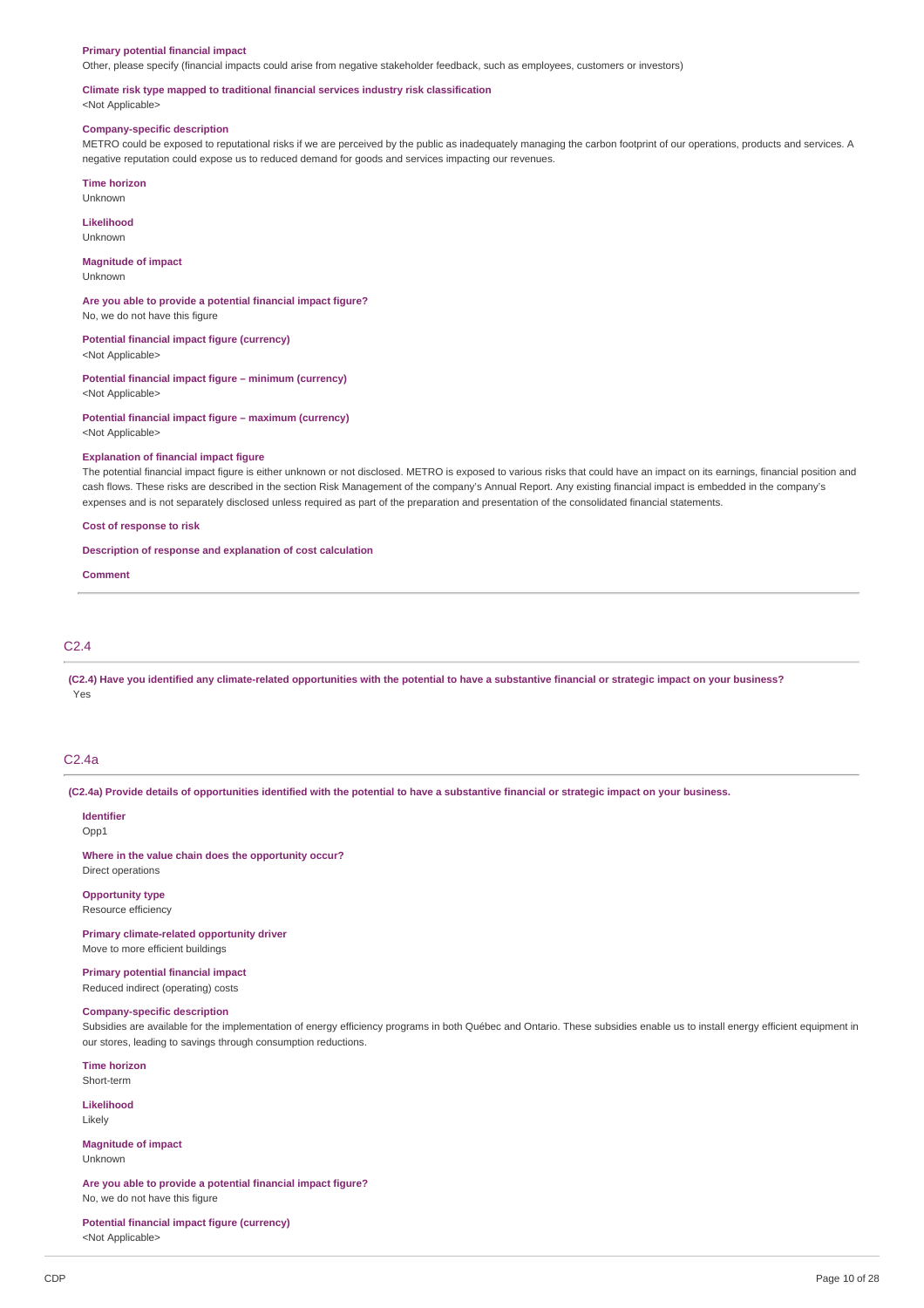#### **Potential financial impact figure – minimum (currency)**

<Not Applicable>

#### **Potential financial impact figure – maximum (currency)** <Not Applicable>

#### **Explanation of financial impact figure**

The potential financial impact figure is either unknown or not disclosed. METRO is exposed to various risks that could have an impact on its earnings, financial position and cash flows. These risks are described in the section Risk Management of the company's Annual Report. Any existing financial impact is embedded in the company's expenses and is not separately disclosed unless required as part of the preparation and presentation of the consolidated financial statements.

#### **Cost to realize opportunity**

#### **Strategy to realize opportunity and explanation of cost calculation**

In order to realize this opportunity, we have initiated a number of applications for subsidies on environmental projects. We already received subsidies for our environmental projects.

#### **Comment**

**Identifier**

Opp2

**Where in the value chain does the opportunity occur?** Direct operations

#### **Opportunity type**

Markets

#### **Primary climate-related opportunity driver**

Access to new markets

#### **Primary potential financial impact**

Other, please specify (Reputation - wider social benefits)

#### **Company-specific description**

Stakeholders – including customers and investors – are increasingly turning to responsible companies that are managing their carbon footprint, among other things. We have proactively been identifying and managing our carbon risks and opportunities, and are now enhancing external communications on our carbon management strategies. This situation represents an important opportunity for us to continuously enhance our reputation.

**Time horizon** Unknown

**Likelihood** Unknown

#### **Magnitude of impact** Unknown

#### **Are you able to provide a potential financial impact figure?** No, we do not have this figure

#### **Potential financial impact figure (currency)** <Not Applicable>

**Potential financial impact figure – minimum (currency)**

<Not Applicable>

#### **Potential financial impact figure – maximum (currency)** <Not Applicable>

#### **Explanation of financial impact figure**

The potential financial impact figure is either unknown or not disclosed. METRO is exposed to various risks that could have an impact on its earnings, financial position and cash flows. These risks are described in the section Risk Management of the company's Annual Report. Any existing financial impact is embedded in the company's expenses and is not separately disclosed unless required as part of the preparation and presentation of the consolidated financial statements.

#### **Cost to realize opportunity**

#### **Strategy to realize opportunity and explanation of cost calculation**

We remain committed to continuing to enhance our programs and communications.

#### **Comment**

C3. Business Strategy

### C3.1

**(C3.1) Have climate-related risks and opportunities influenced your organization's strategy and/or financial planning?** Yes

C3.1b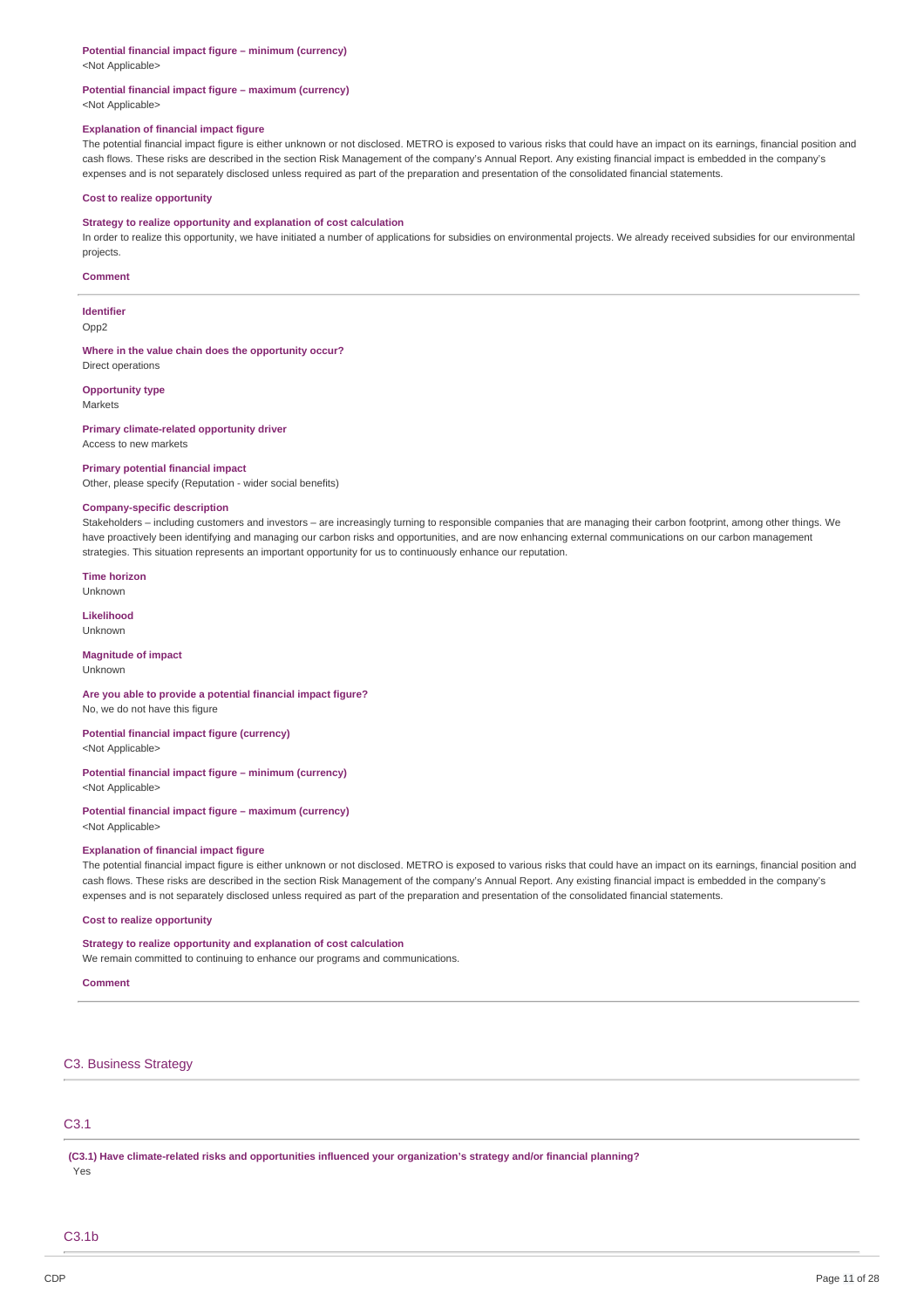**(C3.1b) Does your organization intend to publish a low-carbon transition plan in the next two years?**

|  | Intention to publish a low-carbon transition plan                                         | Intention to include the transition plan as a scheduled resolution item at Annual General Meetings<br>(AGMs) | Comment |
|--|-------------------------------------------------------------------------------------------|--------------------------------------------------------------------------------------------------------------|---------|
|  | Row No, we do not intend to publish a low-carbon transition plan in the next two<br>years | <not applicable=""></not>                                                                                    |         |

### C3.2

**(C3.2) Does your organization use climate-related scenario analysis to inform its strategy?** No, and we do not anticipate doing so in the next two years

### C3.2b

**(C3.2b) Why does your organization not use climate-related scenario analysis to inform its strategy?**

METRO is aware of the science-based targets and climate-related scenario analysis. At this time, we make sure to stay well informed on these elements but do not specifically use them to manage our carbon footprint. METRO is also aware of the importance for companies to participle in the global effort to fight climate change and has thus been committed to improve its carbon footprint for over a decade.

### C3.3

**(C3.3) Describe where and how climate-related risks and opportunities have influenced your strategy.**

|                                             | <b>Have climate-</b><br>related risks<br>land<br>opportunities<br>influenced<br><b>your strategy</b><br>in this area? | Description of influence                                                                                                                                                                                                                                                                                                                                                                                                                                                                                                                                                                                                                                                                                                                                                                                                                                                                                                                                                                                            |
|---------------------------------------------|-----------------------------------------------------------------------------------------------------------------------|---------------------------------------------------------------------------------------------------------------------------------------------------------------------------------------------------------------------------------------------------------------------------------------------------------------------------------------------------------------------------------------------------------------------------------------------------------------------------------------------------------------------------------------------------------------------------------------------------------------------------------------------------------------------------------------------------------------------------------------------------------------------------------------------------------------------------------------------------------------------------------------------------------------------------------------------------------------------------------------------------------------------|
| Products<br>and<br>services                 | <b>No</b>                                                                                                             | Not yet impacted                                                                                                                                                                                                                                                                                                                                                                                                                                                                                                                                                                                                                                                                                                                                                                                                                                                                                                                                                                                                    |
| Supply<br>chain<br>and/or<br>value<br>chain | Not evaluated                                                                                                         |                                                                                                                                                                                                                                                                                                                                                                                                                                                                                                                                                                                                                                                                                                                                                                                                                                                                                                                                                                                                                     |
| in R&D                                      | Investment Not evaluated                                                                                              |                                                                                                                                                                                                                                                                                                                                                                                                                                                                                                                                                                                                                                                                                                                                                                                                                                                                                                                                                                                                                     |
| Operations Yes                              |                                                                                                                       | Physical risks such as extreme weather events could also impact our supply chain network, resulting in increased food and energy prices, as well as supply chain disruptions. METRO<br>has developed alternative protocols in the event of a supply chain disruption from our first level suppliers, which includes disruptions related to physical risks. Increased operational<br>budgets for more extreme weather events. Extreme changes in temperatures, snow and ice, and precipitation patterns could have an adverse impact on our stores in Québec, Ontario<br>and New Brunswick. Severe weather events such as floods, ice storms and tornados could increase our building insurance premiums and maintenance costs. In order to manage the<br>risk, METRO is keeping track of any significant changes in our insurance premiums and maintenance costs. The construction standards for the design of new stores and warehouses<br>have been enhanced to take into consideration potential physical risks. |

### C3.4

#### **(C3.4) Describe where and how climate-related risks and opportunities have influenced your financial planning.**

| Financial<br> planning <br><b>elements</b><br><b>Ithat have</b><br>l been<br>l influenced | <b>Description of influence</b>                                                                                                                                                                                                                                                                                                                                                                                                                                                                                                                                                                                                                                                                                                                                                                                                                                                                                                                                                                                                                                                                                                                                                                                                                                                                                                                                                                                                                                                                                                                                                                                                                                                                                                                                                                                                    |
|-------------------------------------------------------------------------------------------|------------------------------------------------------------------------------------------------------------------------------------------------------------------------------------------------------------------------------------------------------------------------------------------------------------------------------------------------------------------------------------------------------------------------------------------------------------------------------------------------------------------------------------------------------------------------------------------------------------------------------------------------------------------------------------------------------------------------------------------------------------------------------------------------------------------------------------------------------------------------------------------------------------------------------------------------------------------------------------------------------------------------------------------------------------------------------------------------------------------------------------------------------------------------------------------------------------------------------------------------------------------------------------------------------------------------------------------------------------------------------------------------------------------------------------------------------------------------------------------------------------------------------------------------------------------------------------------------------------------------------------------------------------------------------------------------------------------------------------------------------------------------------------------------------------------------------------|
| Row Indirect<br>costs<br>Capital<br>Liabilities                                           | Indirect Costs (Operating costs): Increased operational budgets due to more extreme weather events have been implemented for our Maintenance department. Extreme changes in<br>temperatures, snow and ice and precipitation patterns could have an adverse impact on our stores in Québec, Ontario and New Brunswick. Extreme winters could result in increased snow<br>removal, service delivery costs and damages. METRO is effectively keeping track of any significant changes in our maintenance costs. In addition, fuel taxes related to the Federal carbon tax<br>expenditures and Cap and trade regulation could have an impact on our operating costs. Capital expenditures: We adopt a proactive approach and make strategic investments to continuously improve our<br>environmental performance. We are on the lookout for new solutions and our teams monitor trends and assess available levers. We also closely monitor weather events. A rise in temperature<br>could increase the cooling costs in our stores and warehouses, which could have an impact on our overall capital expenditures to install/retrofit existing cooling equipment and to optimize<br>refrigeration systems. In addition, new technologies and processes (e.g. electric vehicles, logistic optimization) available for transportation could have some impacts, such as fuel reduction and<br>cost reduction. Liabilities: Changing physical conditions such as changes in temperature, snow and ice, and precipitation patterns could have an adverse impact on our stores in Québec,<br>Ontario and New Brunswick. Severe weather events such as floods, ice storms and tornados, could increase our building insurance premiums. METRO has started to effectively keep track of<br>any significant changes in our insurance premiums. |

C3.4a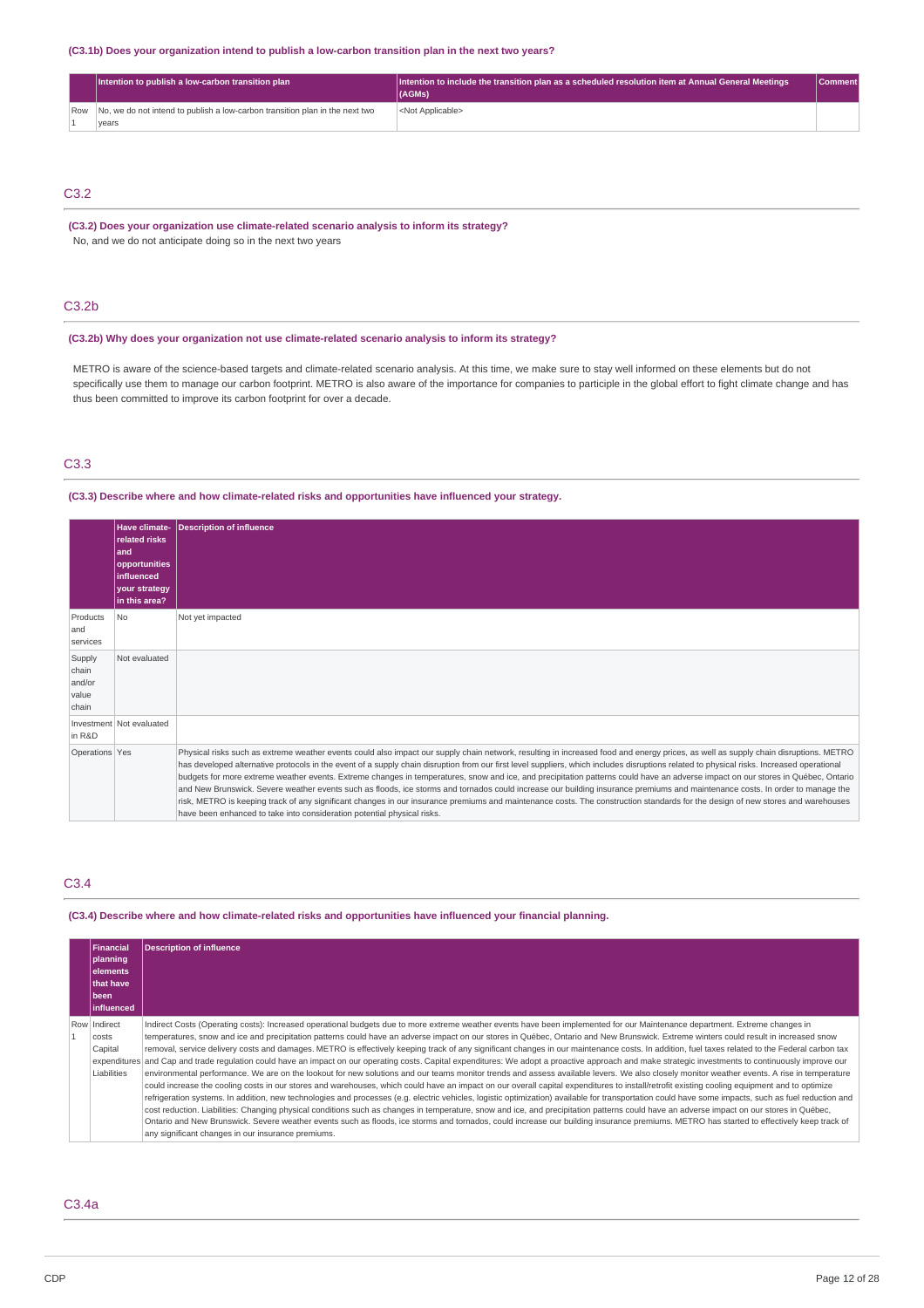#### (C3.4a) Provide any additional information on how climate-related risks and opportunities have influenced your strategy and financial planning (optional).

Climate-related topics are embedded in the Corporation's Corporate Responsibility Plan and risk management assessment, which are both directly linked to our business strategy.

In addition, the business strategy of the Real Estate and Engineering department is based on numerous sources of information including, our internal climate change risk and opportunities assessments as well as the carbon and energy performances discussed at the quarterly Environmental Committee meetings. The climate aspects that have most influenced our business strategy include climate policies and regulations, waste regulations banning or diverting organics from landfills, market trends relating to energy prices, and changing customer behaviours expecting more responsible behaviours from companies.

The aspects of METRO's 2016-2020 Corporate Responsibility Plan related to climate issues pertains to operational activities leading to more energy and waste efficient processes. This encompasses a network-wide investment program incorporating green building attributes (for stores and distribution centers) as well as increased communications to internal stakeholders on the strategic importance of carbon and energy management.

Considering climate change in our business strategy provides some positive impacts for METRO as it demonstrates the commitment of the Corporation to be a good corporate citizen. In addition, the cost savings stemming from operational efficiency show the solid management approach of our team, providing a lever to gain competitive advantage.

#### C4. Targets and performance

### C4.1

**(C4.1) Did you have an emissions target that was active in the reporting year?** No target

### C4.1c

#### (C4.1c) Explain why you did not have an emissions target, and forecast how your emissions will change over the next five years.

| Primary           | <b>Five-</b> | Please explain                                                                                                                                                                       |
|-------------------|--------------|--------------------------------------------------------------------------------------------------------------------------------------------------------------------------------------|
| <b>Ireason</b>    | vear         |                                                                                                                                                                                      |
|                   | forecast     |                                                                                                                                                                                      |
| Row Other, please |              | The current environmental priorities of METRO are expressed in its 2016-2020 Corporate Responsibility (CR) Plan. While specific targets have not been set for this period, the       |
| specify           |              | Corporation is disclosing its carbon footprint on an annual basis in its CR report. METRO has been monitoring its GHG emissions for over 10 years and has been putting in place      |
| (Reduction        |              | programs to continuously reduce its carbon footprint. We have some reduction targets in specific sectors – namely energy and waste. We are currently analyzing the situation to      |
| targets in        |              | identify the strategy to adopt in terms of identifying global GHG emissions goals. METRO also has other projects that contribute to GHG emissions reduction but with no quantitative |
| specific          |              | targets.                                                                                                                                                                             |
| sectors)          |              |                                                                                                                                                                                      |

### C4.2

**(C4.2) Did you have any other climate-related targets that were active in the reporting year?** No other climate-related targets

### C4.3

(C4.3) Did you have emissions reduction initiatives that were active within the reporting year? Note that this can include those in the planning and/or **implementation phases.**

Yes

### C4.3a

#### (C4.3a) Identify the total number of initiatives at each stage of development, and for those in the implementation stages, the estimated CO2e savings.

|                           | Number of initiatives | Total estimated annual CO2e savings in metric tonnes CO2e (only for rows marked *) |
|---------------------------|-----------------------|------------------------------------------------------------------------------------|
| Under investigation       |                       | 108                                                                                |
| To be implemented*        |                       |                                                                                    |
| Implementation commenced* |                       |                                                                                    |
| Implemented*              |                       |                                                                                    |
| Not to be implemented     |                       |                                                                                    |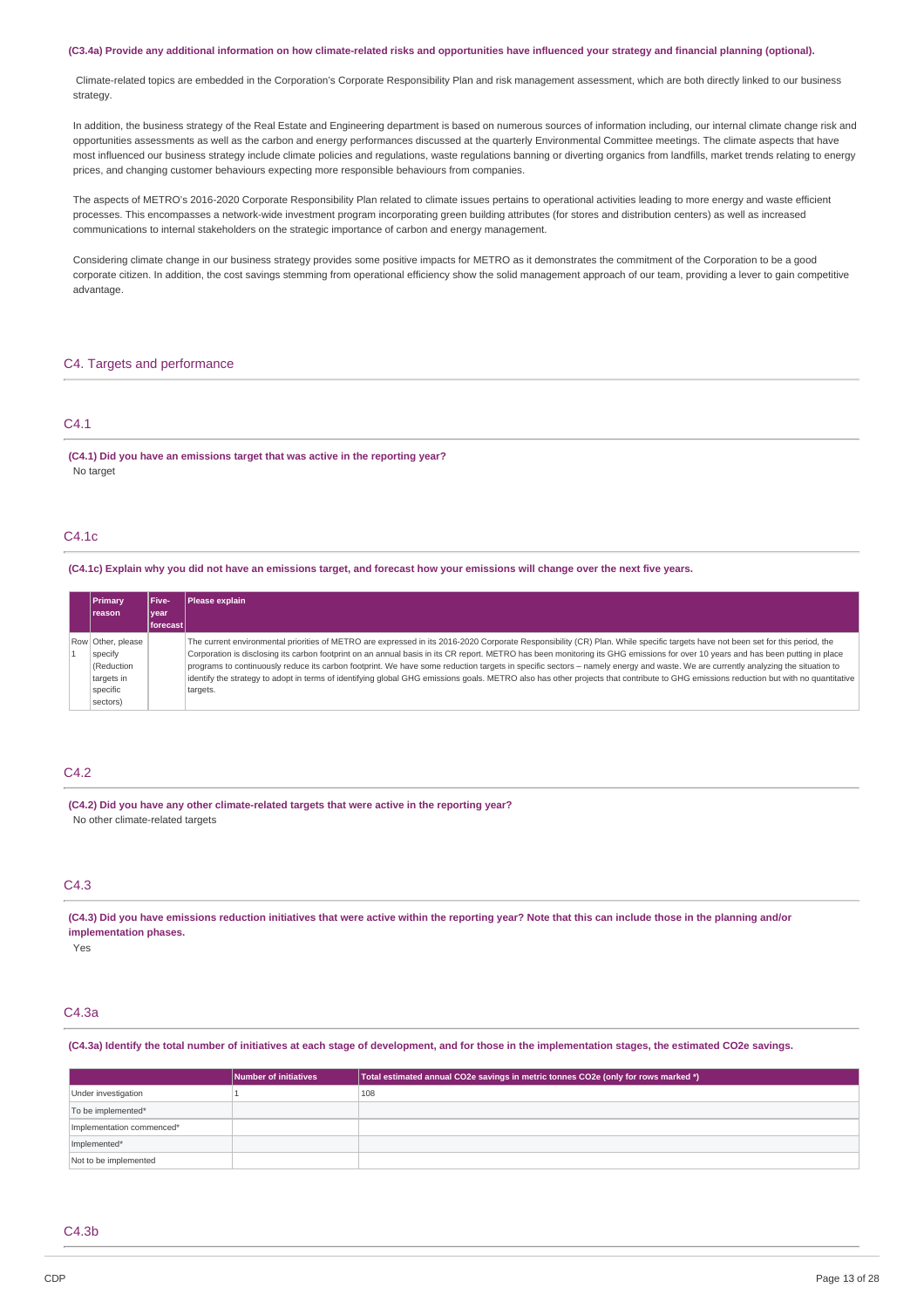#### **(C4.3b) Provide details on the initiatives implemented in the reporting year in the table below.**

**Initiative category & Initiative type**

Transportation Company fleet vehicle replacement

#### **Estimated annual CO2e savings (metric tonnes CO2e)**

108

**Scope(s)**

Scope 1

### **Voluntary/Mandatory**

Voluntary

#### **Annual monetary savings (unit currency – as specified in C0.4)**

0

#### **Investment required (unit currency – as specified in C0.4)**

0

### **Payback period**

Please select

### **Estimated lifetime of the initiative**

Please select

#### **Comment**

Replacement of internal transportation vehicles at Distribution Centres is currently under investigation. No timeline is currently in place of implementation of initiative. CO2e reductions annually will be dependent on the number of vehicles replaced. Calculations reflect one electric shunt truck.

#### C4.3c

### **(C4.3c) What methods do you use to drive investment in emissions reduction activities?**

| Method            | <b>Comment</b>                                                                                                                                                                                                                                                                                                                                                                                                                                            |
|-------------------|-----------------------------------------------------------------------------------------------------------------------------------------------------------------------------------------------------------------------------------------------------------------------------------------------------------------------------------------------------------------------------------------------------------------------------------------------------------|
| energy efficiency | Dedicated budget for Dedicated budget for energy efficiency: In coordination with our financial team, we have established a dedicated budget for our energy efficiency programs for the 2016-2020 period.<br>METRO's goal was to enhance the energy efficiency of every new store by at least 5% as compared to stores built in 2010. It should be mentioned that the energy efficiency improvement in<br>2019 was 5 times better than the original goal. |
| Internal          | Investment in reduction activities are concentrated on our major impact activities (energy, refrigeration, waste management and transport). Certain members of management receive bonuses                                                                                                                                                                                                                                                                 |
|                   | incentives/recognition associated with meeting environmental objectives, including emission reduction activities. In Quebec, store managers receive a bonus related to their store waste diversion from landfill which                                                                                                                                                                                                                                    |
| programs          | directly correlates to emissions reductions.                                                                                                                                                                                                                                                                                                                                                                                                              |

### C4.5

(C4.5) Do you classify any of your existing goods and/or services as low-carbon products or do they enable a third party to avoid GHG emissions? No

#### C5. Emissions methodology

### C5.1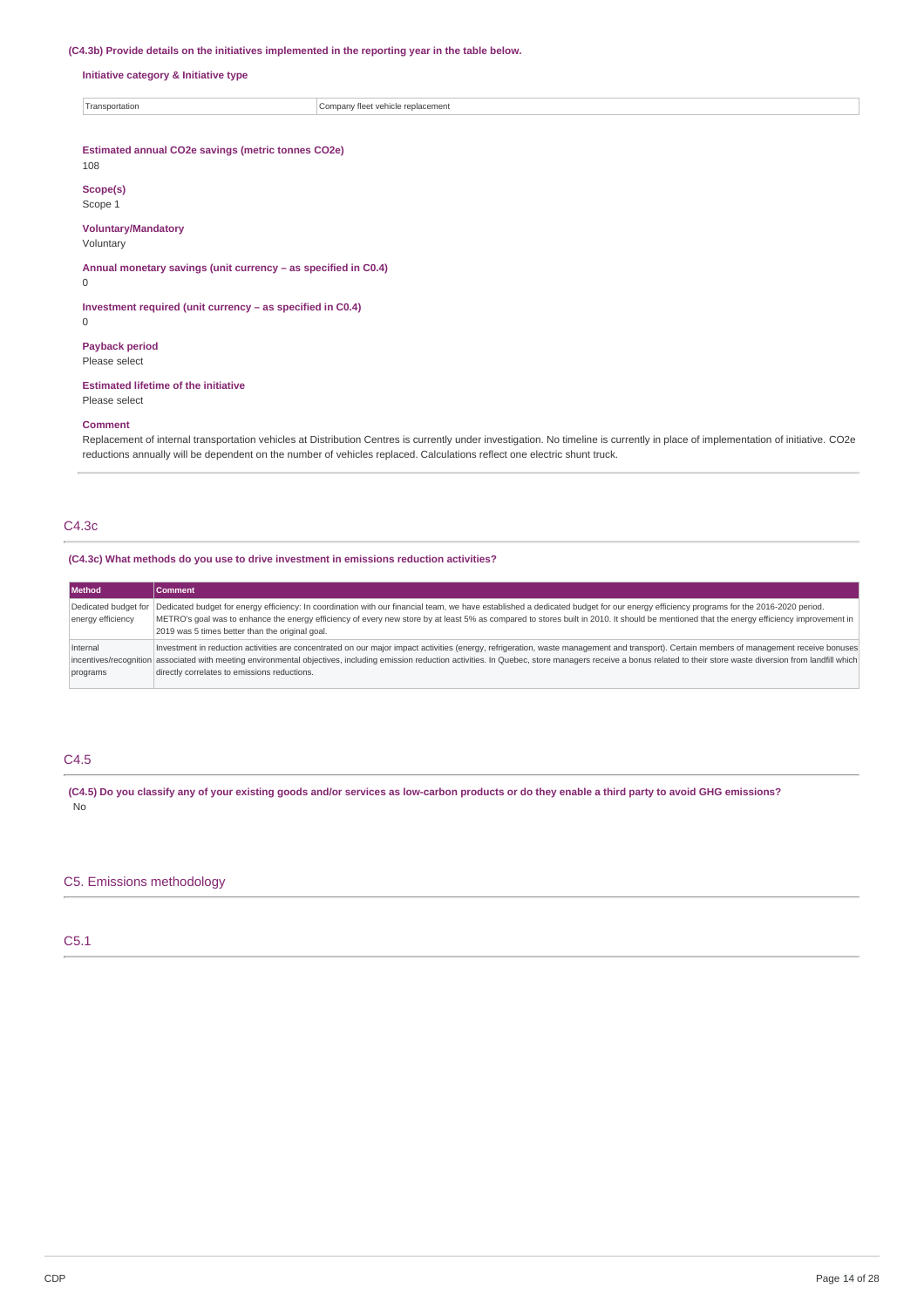#### **(C5.1) Provide your base year and base year emissions (Scopes 1 and 2).**

#### **Scope 1**

**Base year start**

October 1 2009

**Base year end** October 1 2010

**Base year emissions (metric tons CO2e)** 176880

**Comment**

#### **Scope 2 (location-based)**

**Base year start** October 1 2009

**Base year end** October 1 2010

**Base year emissions (metric tons CO2e)** 109491

**Comment**

#### **Scope 2 (market-based)**

**Base year start**

**Base year end**

**Base year emissions (metric tons CO2e)**

**Comment**

### C5.2

(C5.2) Select the name of the standard, protocol, or methodology you have used to collect activity data and calculate emissions. The Greenhouse Gas Protocol: A Corporate Accounting and Reporting Standard (Revised Edition)

#### C6. Emissions data

### C6.1

**(C6.1) What were your organization's gross global Scope 1 emissions in metric tons CO2e?**

**Reporting year**

**Gross global Scope 1 emissions (metric tons CO2e)** 229612

**Start date** <Not Applicable>

**End date** <Not Applicable>

**Comment**

### C6.2

**(C6.2) Describe your organization's approach to reporting Scope 2 emissions.**

#### **Row 1**

**Scope 2, location-based**

We are reporting a Scope 2, location-based figure

#### **Scope 2, market-based**

We have no operations where we are able to access electricity supplier emission factors or residual emissions factors and are unable to report a Scope 2, market-based figure

#### **Comment**

C6.3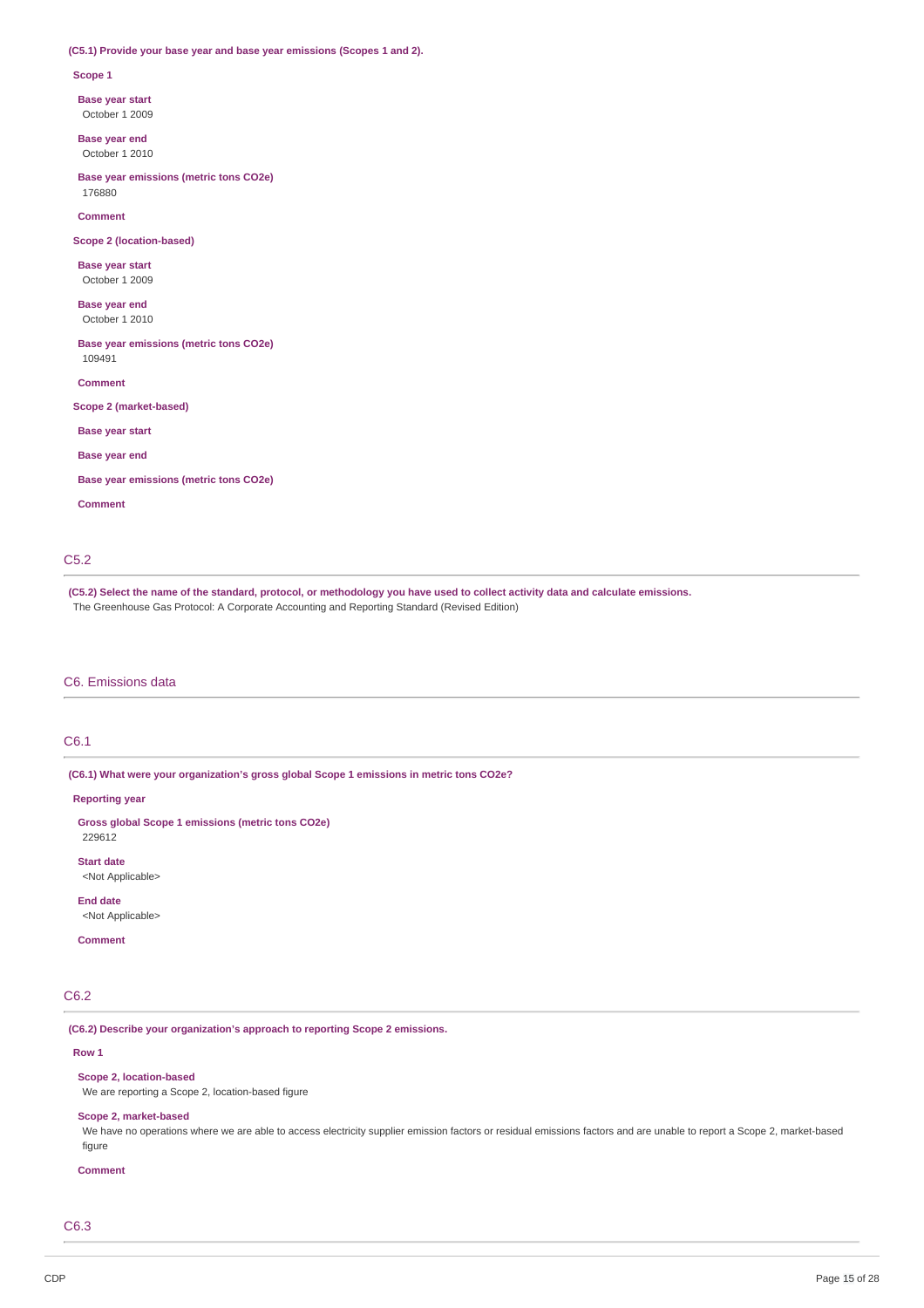**(C6.3) What were your organization's gross global Scope 2 emissions in metric tons CO2e?**

### **Reporting year**

**Scope 2, location-based** 17246

**Scope 2, market-based (if applicable)** <Not Applicable>

**Start date** <Not Applicable>

**End date** <Not Applicable>

**Comment**

### C6.4

(C6.4) Are there any sources (e.g. facilities, specific GHGs, activities, geographies, etc.) of Scope 1 and Scope 2 emissions that are within your selected reporting **boundary which are not included in your disclosure?**

Yes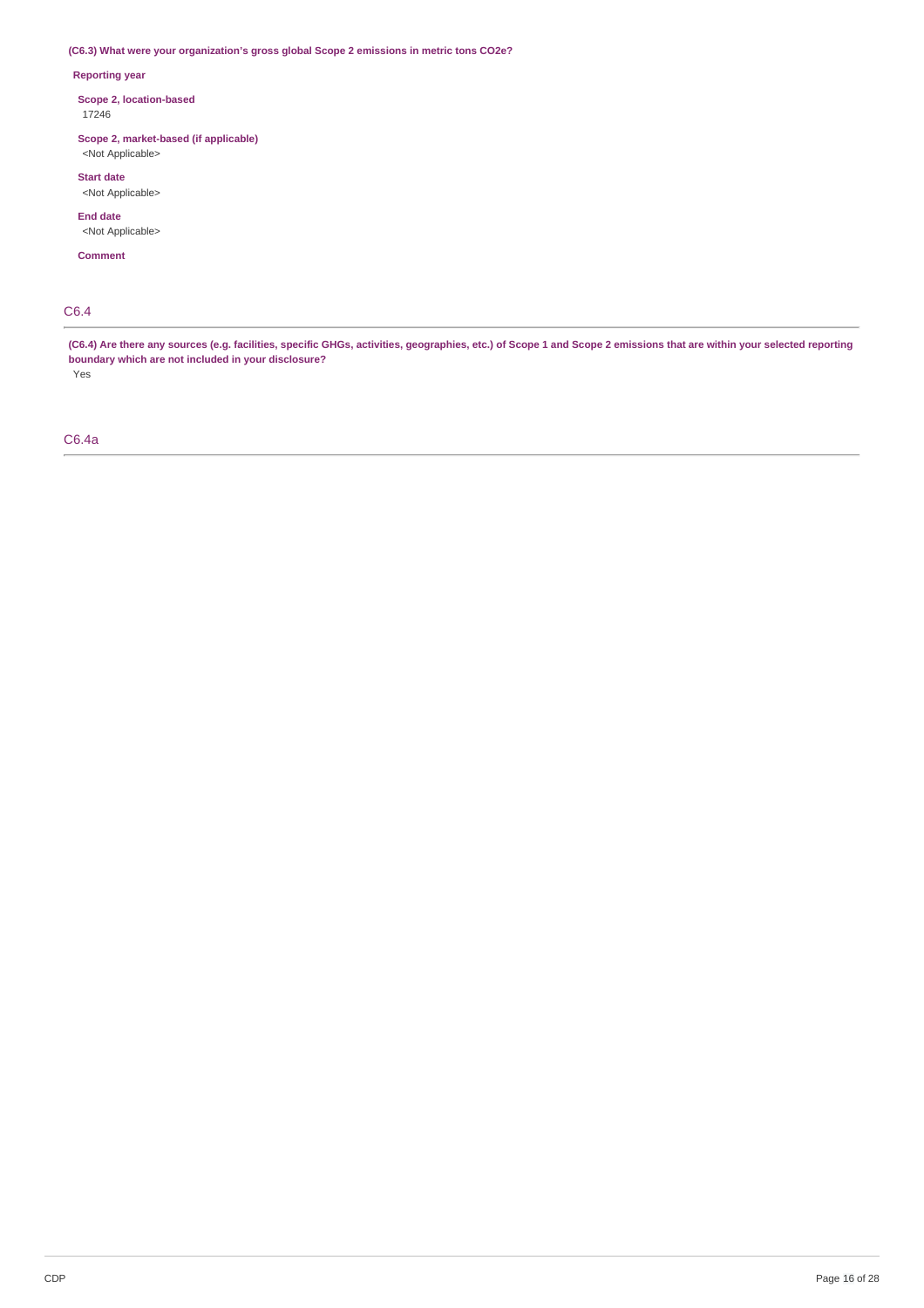(C6.4a) Provide details of the sources of Scope 1 and Scope 2 emissions that are within your selected reporting boundary which are not included in your **disclosure.**

#### **Source**

Adonis, Phoenicia, Première Moisson (corporate locations), Pro Doc

**Relevance of Scope 1 emissions from this source** Emissions are relevant but not yet calculated

**Relevance of location-based Scope 2 emissions from this source**

Emissions are relevant but not yet calculated

**Relevance of market-based Scope 2 emissions from this source (if applicable)**

Emissions are relevant but not yet calculated

#### **Explain why this source is excluded**

Independent stores (METRO affiliates and pharmacies), small banners and convenience stores and Première Moisson bakeries (independent locations) are excluded, since we have re-categorized them as Scope 3 and therefore outside of our operational control. We do not have full control of their energy consumption or the ability to dictate the implementation of emission reduction projects. We also do not have centralized energy consumption data for those stores. Adonis stores, Première Moisson corporate locations, Phoenicia, ProDoc and Jean Coutu distribution centers have only come under METRO's operational control in recent years. We plan to include them in the CDP 2022.

#### **Source**

Emissions from refrigerant loss from refrigerated trailers.

#### **Relevance of Scope 1 emissions from this source**

Emissions are relevant but not yet calculated

#### **Relevance of location-based Scope 2 emissions from this source**

No emissions from this source

#### **Relevance of market-based Scope 2 emissions from this source (if applicable)** No emissions from this source

### **Explain why this source is excluded**

We don't have Scope 1 data yet and they were not calculated in our baseline scenario.

#### **Source**

Propane consumption from forklifts and floor cleaning machines in our Distribution Centre from Quebec and Ontario.

**Relevance of Scope 1 emissions from this source** Emissions are not relevant

#### **Relevance of location-based Scope 2 emissions from this source**

No emissions from this source

#### **Relevance of market-based Scope 2 emissions from this source (if applicable)**

No emissions from this source

#### **Explain why this source is excluded**

We don't have this data yet and they were not calculated in our baseline scenario. These emissions are assumed negligible since the majority of our forklifts and floor cleaning machines at distribution centres are electric. Propane consumption at stores is calculated and disclosed.

#### **Source**

Emissions from small air conditioning unit used for room air cooling.

### **Relevance of Scope 1 emissions from this source**

Emissions are relevant but not yet calculated

#### **Relevance of location-based Scope 2 emissions from this source**

No emissions from this source

**Relevance of market-based Scope 2 emissions from this source (if applicable)** No emissions from this source

#### **Explain why this source is excluded**

We don't have this data yet and they were not calculated in our baseline scenario.

### C6.5

**(C6.5) Account for your organization's gross global Scope 3 emissions, disclosing and explaining any exclusions.**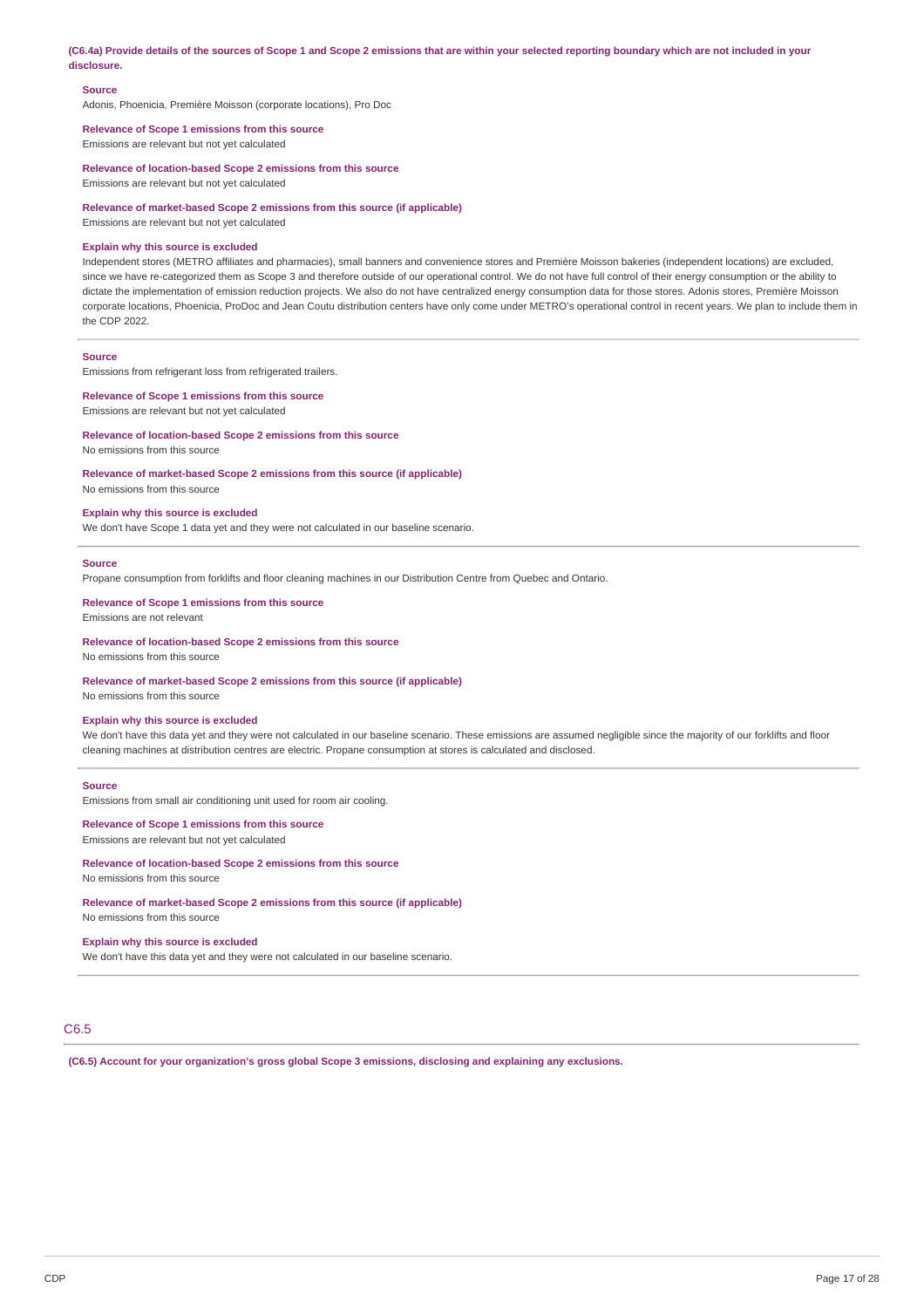#### **Purchased goods and services**

**Evaluation status**

Relevant, calculated

**Metric tonnes CO2e** 203

#### **Emissions calculation methodology**

Emissions calculated using data obtained from suppliers in paper consumption report.

**Percentage of emissions calculated using data obtained from suppliers or value chain partners**  $100$ 

#### **Please explain**

**Capital goods**

**Evaluation status** Relevant, not yet calculated

**Metric tonnes CO2e** <Not Applicable>

#### **Emissions calculation methodology**

<Not Applicable>

**Percentage of emissions calculated using data obtained from suppliers or value chain partners** <Not Applicable>

#### **Please explain**

#### **Fuel-and-energy-related activities (not included in Scope 1 or 2)**

**Evaluation status** Relevant, not yet calculated

**Metric tonnes CO2e** <Not Applicable>

#### **Emissions calculation methodology**

<Not Applicable>

**Percentage of emissions calculated using data obtained from suppliers or value chain partners**

## <Not Applicable>

**Please explain**

METRO has fuel-and-energy-related activities not included in Scope 1 or 2; however, associated emissions have not yet been quantified.

#### **Upstream transportation and distribution**

**Evaluation status**

Relevant, calculated

**Metric tonnes CO2e** 59153

#### **Emissions calculation methodology**

we have multiplied the litres of diesel consumed per year by the emission factor used to calculate these emissions

**Percentage of emissions calculated using data obtained from suppliers or value chain partners**

#### **Please explain**

**Waste generated in operations**

**Evaluation status** Relevant, calculated

**Metric tonnes CO2e** 44475

#### **Emissions calculation methodology**

EPA Emission Factors for Greenhouse Gas Inventories Table 21 April 2021

**Percentage of emissions calculated using data obtained from suppliers or value chain partners**

#### 60

**Please explain**

All data unless for cardboard and mixed bale materials (+/- 70 000 metrics tonnes) are coming from services provider.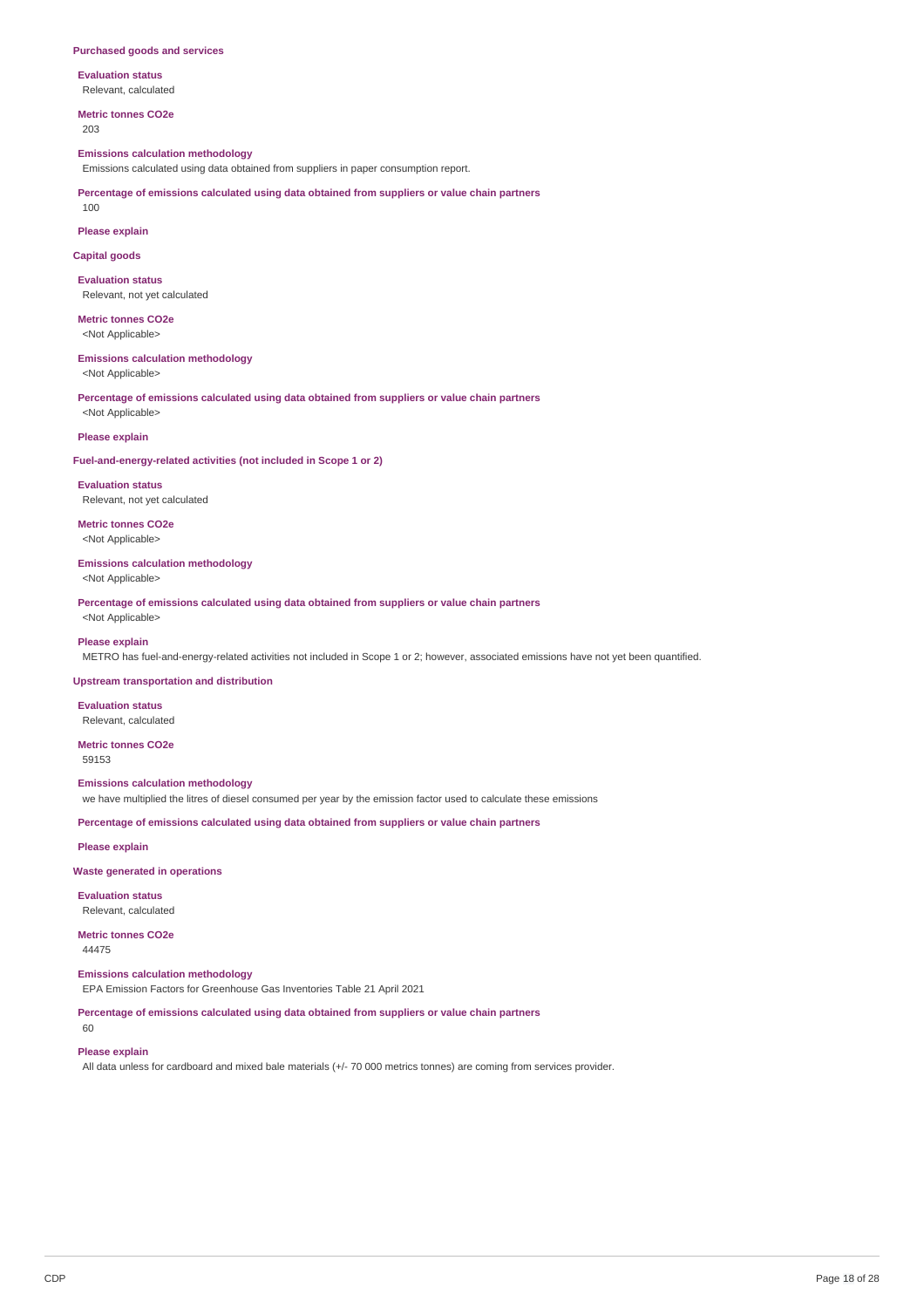#### **Business travel**

#### **Evaluation status**

Relevant, calculated

### **Metric tonnes CO2e**

911

#### **Emissions calculation methodology**

Business travel includes passenger miles used in personal vehicles for business travel, train travel and air travel. Emission factors for US EPA (EPA Emission Factors for Greenhouse Gas Inventories Table 21 April 2021) used to evaluate GHGs for travel.

#### **Percentage of emissions calculated using data obtained from suppliers or value chain partners**

100

#### **Please explain**

Reduction in emissions in 2020 compared to previous year due to reduced business travel resulting from lockdown requirement of COVID-19 pandemic.

#### **Employee commuting**

**Evaluation status**

Relevant, not yet calculated

### **Metric tonnes CO2e**

<Not Applicable>

### **Emissions calculation methodology**

<Not Applicable>

**Percentage of emissions calculated using data obtained from suppliers or value chain partners**

<Not Applicable>

#### **Please explain**

METRO has Scope 3 emissions associated with employee commuting; however, these emissions have not been calculated due to the difficulty of obtaining and tracking such data.

#### **Upstream leased assets**

#### **Evaluation status**

Not relevant, explanation provided

#### **Metric tonnes CO2e** <Not Applicable>

#### **Emissions calculation methodology**

<Not Applicable>

**Percentage of emissions calculated using data obtained from suppliers or value chain partners**

### <Not Applicable> **Please explain**

METRO incorporates upstream leased retail assets in Scope 1 and 2; any outstanding emissions associated with Scope 3 office space are minimal.

#### **Downstream transportation and distribution**

**Evaluation status**

Relevant, not yet calculated

#### **Metric tonnes CO2e** <Not Applicable>

### **Emissions calculation methodology**

<Not Applicable>

**Percentage of emissions calculated using data obtained from suppliers or value chain partners**

## <Not Applicable>

### **Please explain**

METRO has Scope 3 emissions associated with downstream transportation and distribution, however, there is a lack of reliable information on downstream transport and it is very complicated to define attributable emissions to METRO when 3rd party service providers transport multiple customers' products (non-METRO products) at a given time.

#### **Processing of sold products**

**Evaluation status** Not evaluated

#### **Metric tonnes CO2e**

<Not Applicable>

#### **Emissions calculation methodology** <Not Applicable>

**Percentage of emissions calculated using data obtained from suppliers or value chain partners** <Not Applicable>

#### **Please explain**

Minimal impact since sold products are generally ready to consume and do not require further processing.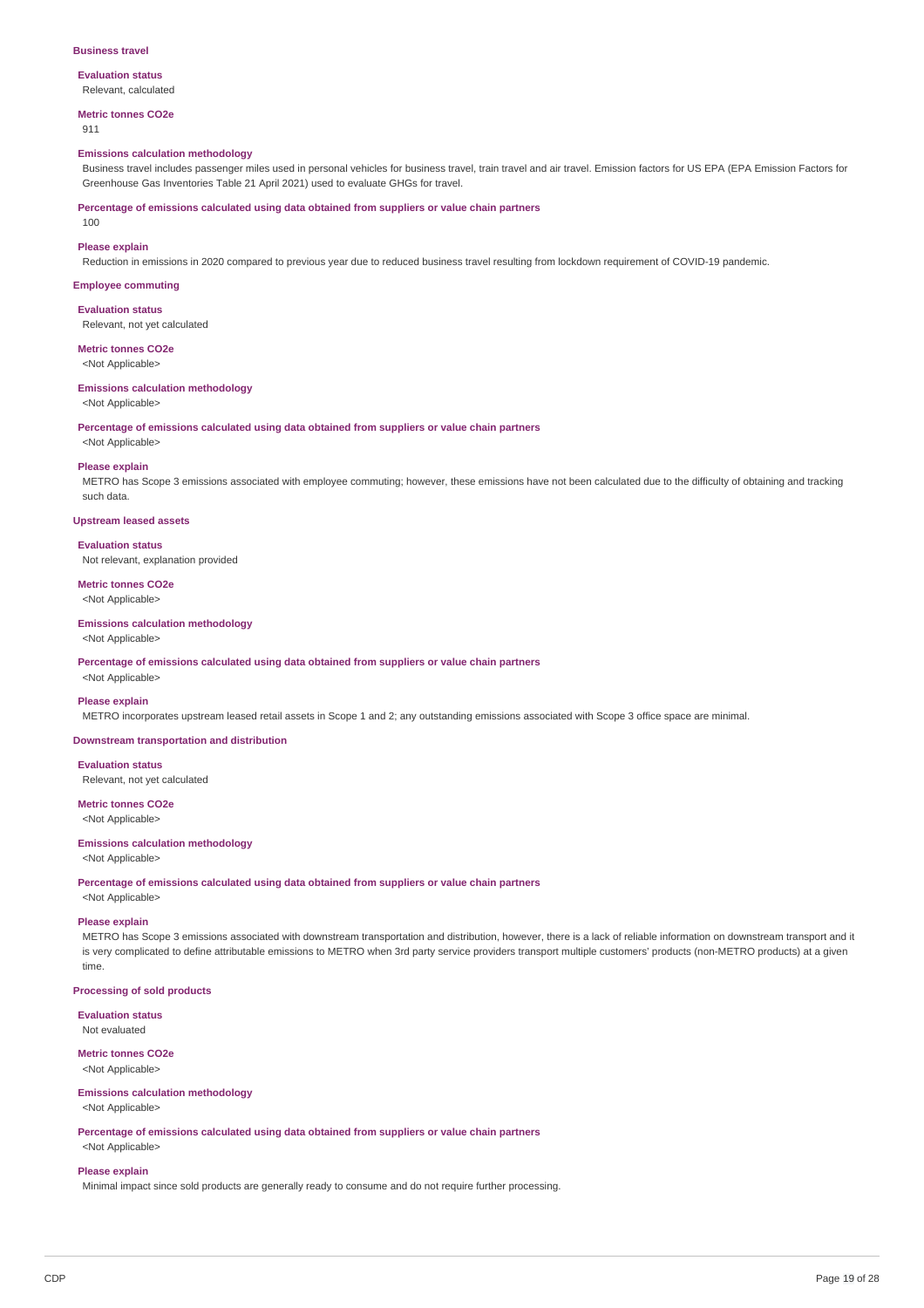#### **Use of sold products**

**Evaluation status** Not relevant, explanation provided

**Metric tonnes CO2e** <Not Applicable>

#### **Emissions calculation methodology**

<Not Applicable>

**Percentage of emissions calculated using data obtained from suppliers or value chain partners**

<Not Applicable>

#### **Please explain**

Since products sold are mainly food, there is no precise energy consumption associated with the use of the product itself.

#### **End of life treatment of sold products**

**Evaluation status** Relevant, not yet calculated

**Metric tonnes CO2e**

<Not Applicable>

#### **Emissions calculation methodology**

<Not Applicable>

**Percentage of emissions calculated using data obtained from suppliers or value chain partners**

<Not Applicable>

#### **Please explain**

Since products sold are mainly food "End of life of sold products" depend on municipal infrastructures to treat waste (landfills, industrial composting sites, etc.).

#### **Downstream leased assets**

**Evaluation status** Relevant, not yet calculated

**Metric tonnes CO2e**

<Not Applicable>

#### **Emissions calculation methodology**

<Not Applicable>

**Percentage of emissions calculated using data obtained from suppliers or value chain partners**

### <Not Applicable> **Please explain**

METRO has Scope 3 emissions associated with downstream leased assets; however, these emissions have not been calculated due to the lack of granularity in data collection.

### **Franchises**

**Evaluation status** Relevant, not yet calculated

### **Metric tonnes CO2e**

<Not Applicable>

### **Emissions calculation methodology**

<Not Applicable>

**Percentage of emissions calculated using data obtained from suppliers or value chain partners**

<Not Applicable>

### **Please explain**

Some franchised stores are called affiliated stores. Independent stores (affiliated stores and pharmacies) as well as proximity banners and convenience stores are excluded since we do not have full control of their energy consumption or the ability to dictate the implementation of emission reduction projects.

#### **Investments**

**Evaluation status** Not evaluated

**Metric tonnes CO2e** <Not Applicable>

#### **Emissions calculation methodology**

<Not Applicable>

**Percentage of emissions calculated using data obtained from suppliers or value chain partners** <Not Applicable>

#### **Please explain**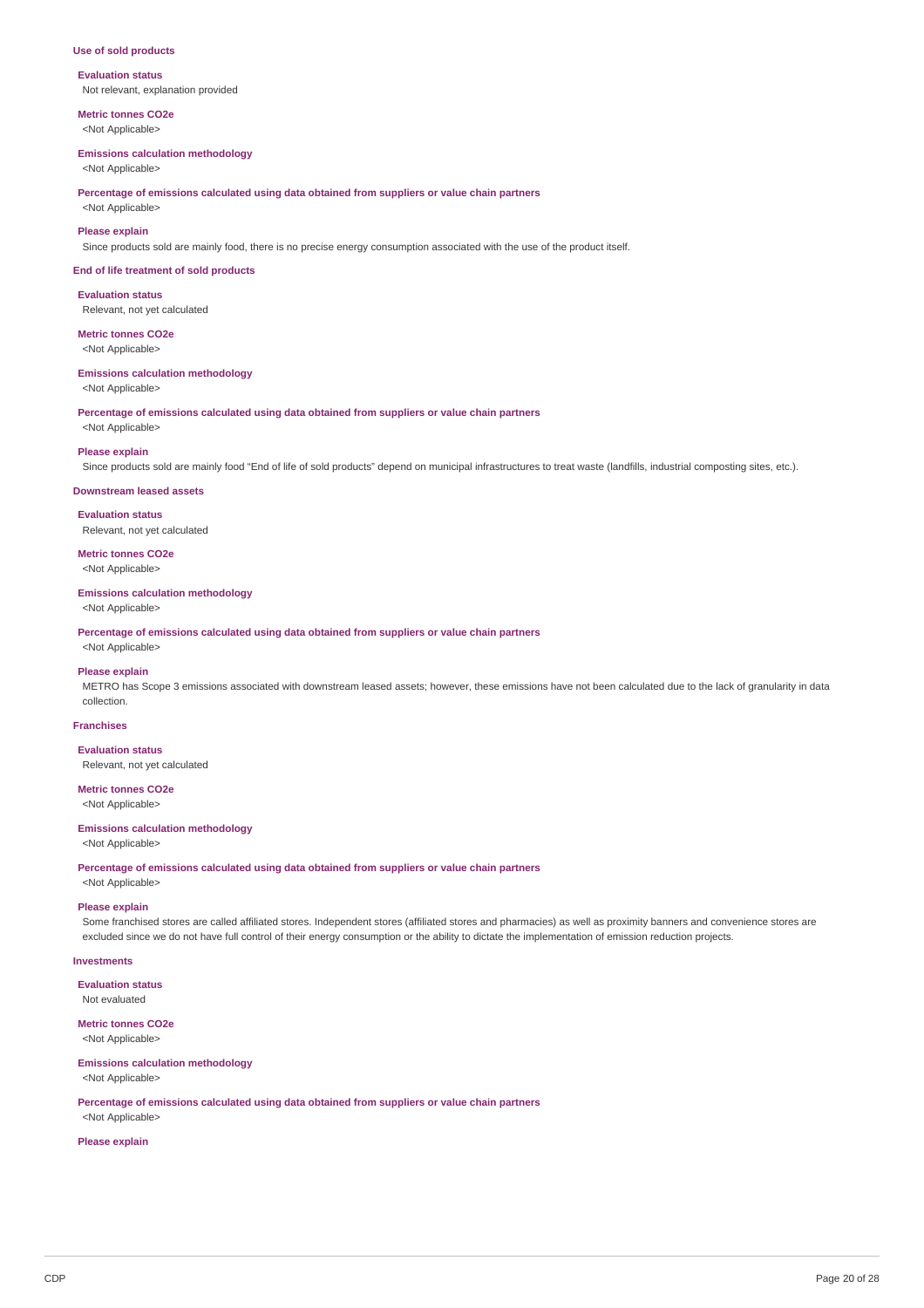#### **Other (upstream)**

**Evaluation status** Not evaluated

**Metric tonnes CO2e** <Not Applicable>

#### **Emissions calculation methodology**

<Not Applicable>

**Percentage of emissions calculated using data obtained from suppliers or value chain partners** <Not Applicable>

**Please explain**

#### **Other (downstream)**

**Evaluation status** Not evaluated

**Metric tonnes CO2e** <Not Applicable>

#### **Emissions calculation methodology**

<Not Applicable>

**Percentage of emissions calculated using data obtained from suppliers or value chain partners** <Not Applicable>

#### **Please explain**

#### C6.7

**(C6.7) Are carbon dioxide emissions from biogenic carbon relevant to your organization?** No

### C6.10

(C6.10) Describe your gross global combined Scope 1 and 2 emissions for the reporting year in metric tons CO2e per unit currency total revenue and provide any **additional intensity metrics that are appropriate to your business operations.**

### **Intensity figure**

523

**Metric numerator (Gross global combined Scope 1 and 2 emissions, metric tons CO2e)** 246859

#### **Metric denominator**

Other, please specify (Number of locations considered at end of fiscal year)

**Metric denominator: Unit total** 472

**Scope 2 figure used** Location-based

### **% change from previous year**

7.2

**Direction of change** Decreased

### **Reason for change**

The methodology has been updated to use more recent and locally-based emission factors wherever possible.

### C7. Emissions breakdowns

### C7.1

**(C7.1) Does your organization break down its Scope 1 emissions by greenhouse gas type?** Yes

### C7.1a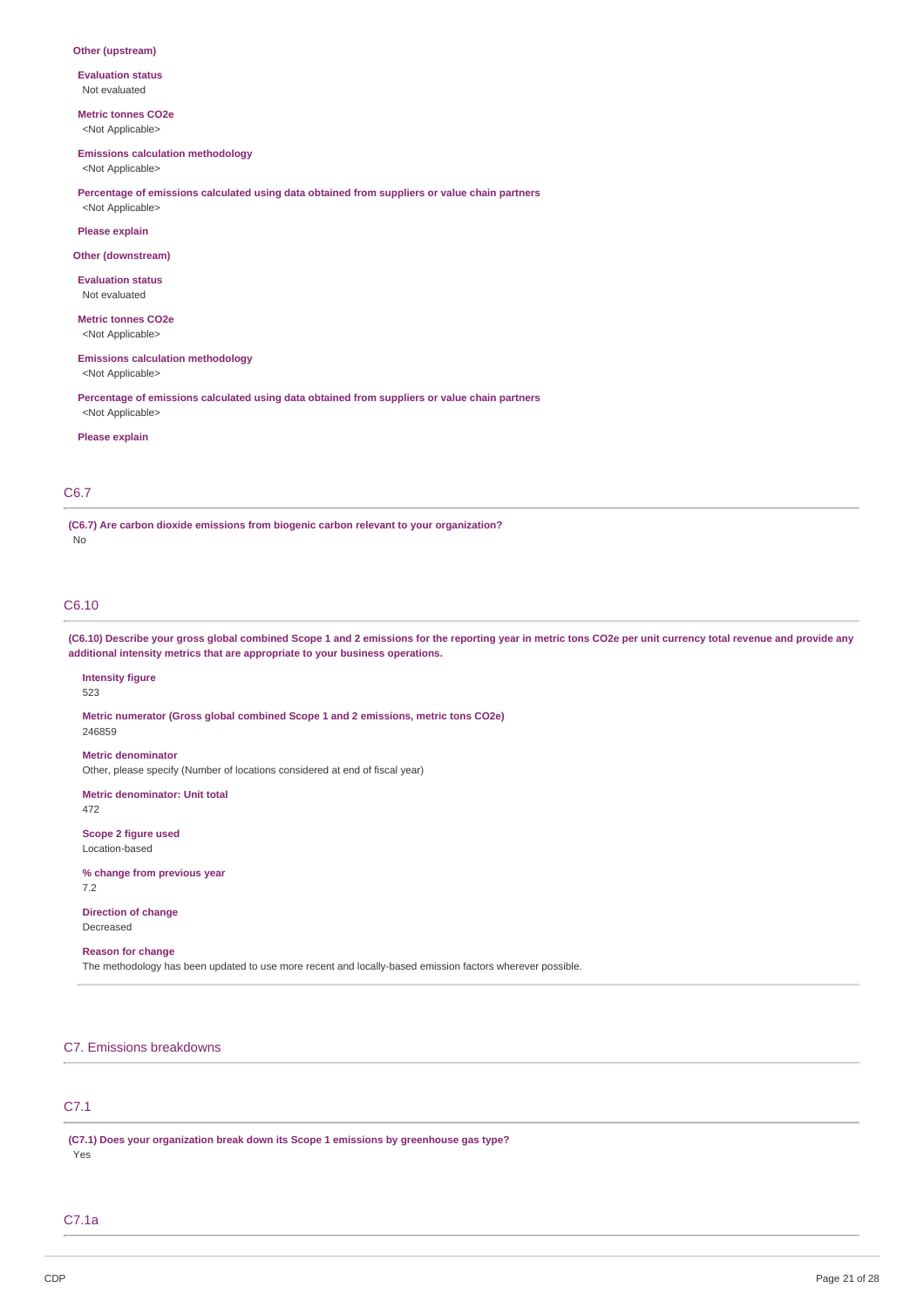#### (C7.1a) Break down your total gross global Scope 1 emissions by greenhouse gas type and provide the source of each used greenhouse warming potential **(GWP).**

| Greenhouse gas               | Scope 1 emissions (metric tons of CO2e) | <b>GWP Reference</b>                          |
|------------------------------|-----------------------------------------|-----------------------------------------------|
| CO <sub>2</sub>              | 82701                                   | IPCC Fifth Assessment Report (AR5 - 100 year) |
| CH4                          | 59                                      | IPCC Fifth Assessment Report (AR5 - 100 year) |
| N2O                          | 512                                     | IPCC Fifth Assessment Report (AR5 - 100 year) |
| <b>HFCs</b>                  | 146336                                  | IPCC Fifth Assessment Report (AR5 - 100 year) |
| Other, please specify (VOCs) |                                         | IPCC Fifth Assessment Report (AR5 - 100 year) |

### C7.2

### **(C7.2) Break down your total gross global Scope 1 emissions by country/region.**

| <b>Country/Region</b> | 1 emissions (metric tons CO2e) |  |  |
|-----------------------|--------------------------------|--|--|
| Canada                | 229612                         |  |  |

### C7.3

#### **(C7.3) Indicate which gross global Scope 1 emissions breakdowns you are able to provide.** By activity

### C7.3c

#### **(C7.3c) Break down your total gross global Scope 1 emissions by business activity.**

| <b>Activity</b>                 | Scope 1 emissions (metric tons CO2e) |
|---------------------------------|--------------------------------------|
| Building - Gas                  | 65274                                |
| Building - emergency generators | 47                                   |
| Company owned vehicles          | 17938                                |
| <b>Refrigerant Losses</b>       | 146336                               |
| Building - Equipment (propane)  | 14                                   |
| Building - Equipment (VOC)      |                                      |

### C7.5

#### **(C7.5) Break down your total gross global Scope 2 emissions by country/region.**

|        | Country/Region Scope 2, location-based Scope 2, market-based<br>( <i>I</i> metric tons CO <sub>2</sub> e) | ( <i>I</i> metric tons CO <sub>2</sub> e) | <b>Purchased and consumed electricity.</b><br>heat, steam or cooling (MWh) | Purchased and consumed low-carbon electricity, heat, steam or cooling<br>accounted for in Scope 2 market-based approach (MWh) |
|--------|-----------------------------------------------------------------------------------------------------------|-------------------------------------------|----------------------------------------------------------------------------|-------------------------------------------------------------------------------------------------------------------------------|
| Canada | 17246                                                                                                     | 17246                                     | 991673                                                                     |                                                                                                                               |

### C7.6

**(C7.6) Indicate which gross global Scope 2 emissions breakdowns you are able to provide.** By activity

### C7.6c

**(C7.6c) Break down your total gross global Scope 2 emissions by business activity.**

| <b>Activity</b>         | Scope 2, location-based (metric tons CO2e) | Scope 2, market-based (metric tons CO2e) |
|-------------------------|--------------------------------------------|------------------------------------------|
| Buildings - electricity | 17246                                      | 17246                                    |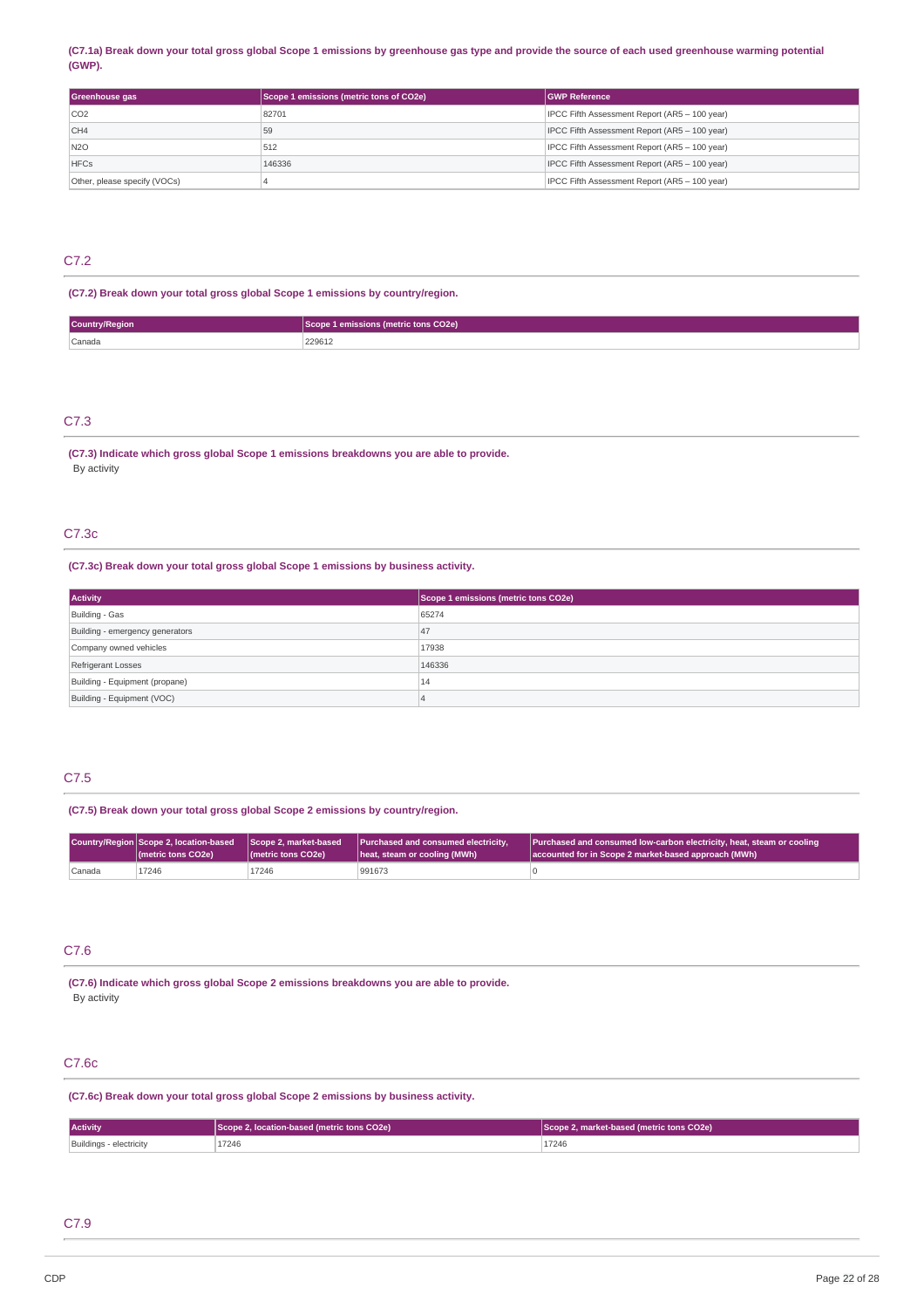(C7.9) How do your gross global emissions (Scope 1 and 2 combined) for the reporting year compare to those of the previous reporting year? Decreased

### C7.9a

#### (C7.9a) Identify the reasons for any change in your gross global emissions (Scope 1 and 2 combined), and for each of them specify how your emissions compare **to the previous year.**

|                                            | Change in emissions (metric Direction of<br>tons CO2e) | change                 | <b>Emissions value</b><br>(percentage) | Please explain calculation                                                                                                                                    |
|--------------------------------------------|--------------------------------------------------------|------------------------|----------------------------------------|---------------------------------------------------------------------------------------------------------------------------------------------------------------|
| Change in renewable energy<br>consumption  |                                                        | $<$ Not<br>Applicable> |                                        |                                                                                                                                                               |
| Other emissions reduction<br>activities    |                                                        | $<$ Not<br>Applicable> |                                        |                                                                                                                                                               |
| Divestment                                 |                                                        | $<$ Not<br>Applicable> |                                        |                                                                                                                                                               |
| Acquisitions                               |                                                        | $<$ Not<br>Applicable> |                                        |                                                                                                                                                               |
| Mergers                                    |                                                        | $<$ Not<br>Applicable> |                                        |                                                                                                                                                               |
| Change in output                           |                                                        | $<$ Not<br>Applicable> |                                        |                                                                                                                                                               |
| Change in methodology                      |                                                        | $<$ Not<br>Applicable> |                                        |                                                                                                                                                               |
| Change in boundary                         |                                                        | $<$ Not<br>Applicable> |                                        |                                                                                                                                                               |
| Change in physical operating<br>conditions |                                                        | $<$ Not<br>Applicable> |                                        |                                                                                                                                                               |
| Unidentified                               |                                                        | $<$ Not<br>Applicable> |                                        |                                                                                                                                                               |
| Other                                      | 22175                                                  | Decreased              | 8                                      | Decreased emissions were a result of updating our emission factors to that which are more local and recent<br>(as mentioned in section C6.10 of this report). |

### C7.9b

(C7.9b) Are your emissions performance calculations in C7.9 and C7.9a based on a location-based Scope 2 emissions figure or a market-based Scope 2 **emissions figure?**

Location-based

#### C8. Energy

### C8.1

**(C8.1) What percentage of your total operational spend in the reporting year was on energy?** Don't know

#### C8.2

**(C8.2) Select which energy-related activities your organization has undertaken.**

|                                                    | Indicate whether your organization undertook this energy-related activity in the reporting year |
|----------------------------------------------------|-------------------------------------------------------------------------------------------------|
| Consumption of fuel (excluding feedstocks)         | Yes                                                                                             |
| Consumption of purchased or acquired electricity   | Yes                                                                                             |
| Consumption of purchased or acquired heat          | l No                                                                                            |
| Consumption of purchased or acquired steam         | N <sub>o</sub>                                                                                  |
| Consumption of purchased or acquired cooling       | N <sub>o</sub>                                                                                  |
| Generation of electricity, heat, steam, or cooling | No                                                                                              |

### C8.2a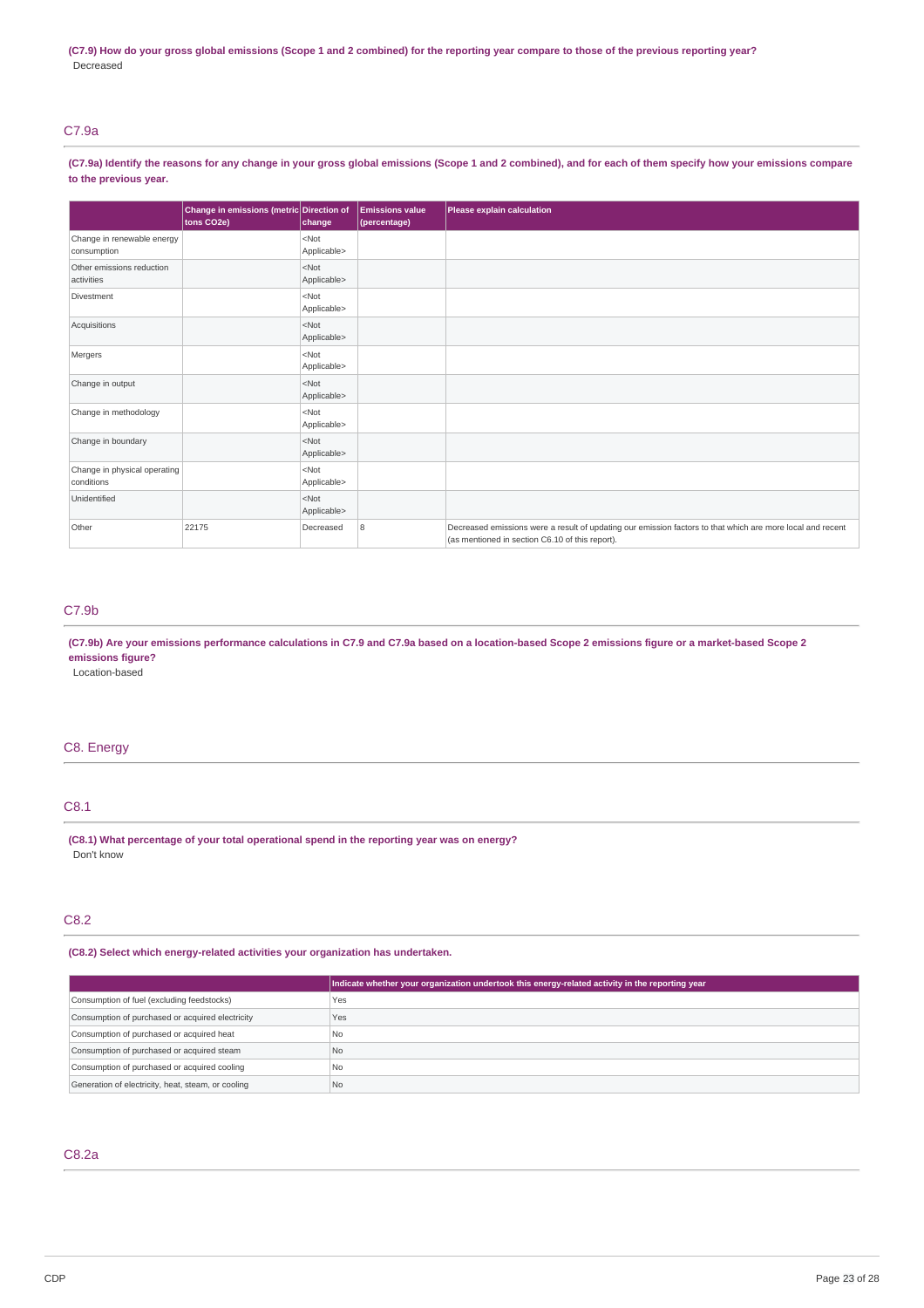### **(C8.2a) Report your organization's energy consumption totals (excluding feedstocks) in MWh.**

|                                                         | <b>Heating value</b>                   | MWh from renewable sources | MWh from non-renewable sources | Total (renewable and non-renewable) MWh |
|---------------------------------------------------------|----------------------------------------|----------------------------|--------------------------------|-----------------------------------------|
| Consumption of fuel (excluding feedstock)               | HHV (higher heating value) $ 0\rangle$ |                            | 428556                         | 428556                                  |
| Consumption of purchased or acquired electricity        | <not applicable=""></not>              | 629031                     | 362642                         | 991673                                  |
| Consumption of purchased or acquired heat               | <not applicable=""></not>              | <not applicable=""></not>  | <not applicable=""></not>      | <not applicable=""></not>               |
| Consumption of purchased or acquired steam              | <not applicable=""></not>              | <not applicable=""></not>  | <not applicable=""></not>      | <not applicable=""></not>               |
| Consumption of purchased or acquired cooling            | <not applicable=""></not>              | <not applicable=""></not>  | <not applicable=""></not>      | <not applicable=""></not>               |
| Consumption of self-generated non-fuel renewable energy | <not applicable=""></not>              | <not applicable=""></not>  | <not applicable=""></not>      | <not applicable=""></not>               |
| Total energy consumption                                | <not applicable=""></not>              | 629031                     | 791198                         | 1420229                                 |

### C8.2b

#### **(C8.2b) Select the applications of your organization's consumption of fuel.**

|                                                         | Indicate whether your organization undertakes this fuel application |
|---------------------------------------------------------|---------------------------------------------------------------------|
| Consumption of fuel for the generation of electricity   | Yes                                                                 |
| Consumption of fuel for the generation of heat          | Yes                                                                 |
| Consumption of fuel for the generation of steam         | l No                                                                |
| Consumption of fuel for the generation of cooling       | No                                                                  |
| Consumption of fuel for co-generation or tri-generation | ' No                                                                |

#### C8.2c

**(C8.2c) State how much fuel in MWh your organization has consumed (excluding feedstocks) by fuel type.**

| <b>Example 1970 and the conditional condition</b> |  |  |
|---------------------------------------------------|--|--|
| Diesel                                            |  |  |
| <b>Heating value</b>                              |  |  |
| HHV (higher heating value)                        |  |  |
|                                                   |  |  |
| Total fuel MWh consumed by the organization       |  |  |
| 185.41                                            |  |  |

**Fuels (excluding feedstocks)**

**MWh fuel consumed for self-generation of electricity**

**MWh fuel consumed for self-generation of heat**

**MWh fuel consumed for self-generation of steam** <Not Applicable>

**MWh fuel consumed for self-generation of cooling** <Not Applicable>

**MWh fuel consumed for self-cogeneration or self-trigeneration** <Not Applicable>

**Emission factor** 2.70514

**Unit** kg CO2e per liter

#### **Emissions factor source**

EPA Emission Factors for Greenhouse Gas Inventories Table 21 April 2021

#### **Comment**

HHV used from : Guide Greenhouse Gas Emissions reporting for O. Reg 452/09 (2015) Table 20-1a - Distillate fuel oil no.1 Diesel included here is only diesel from stationary sources.

**Fuels (excluding feedstocks)** Natural Gas

**Heating value**

HHV (higher heating value)

**Total fuel MWh consumed by the organization** 356316

**MWh fuel consumed for self-generation of electricity**

**MWh fuel consumed for self-generation of heat**

**MWh fuel consumed for self-generation of steam** <Not Applicable>

**MWh fuel consumed for self-generation of cooling** <Not Applicable>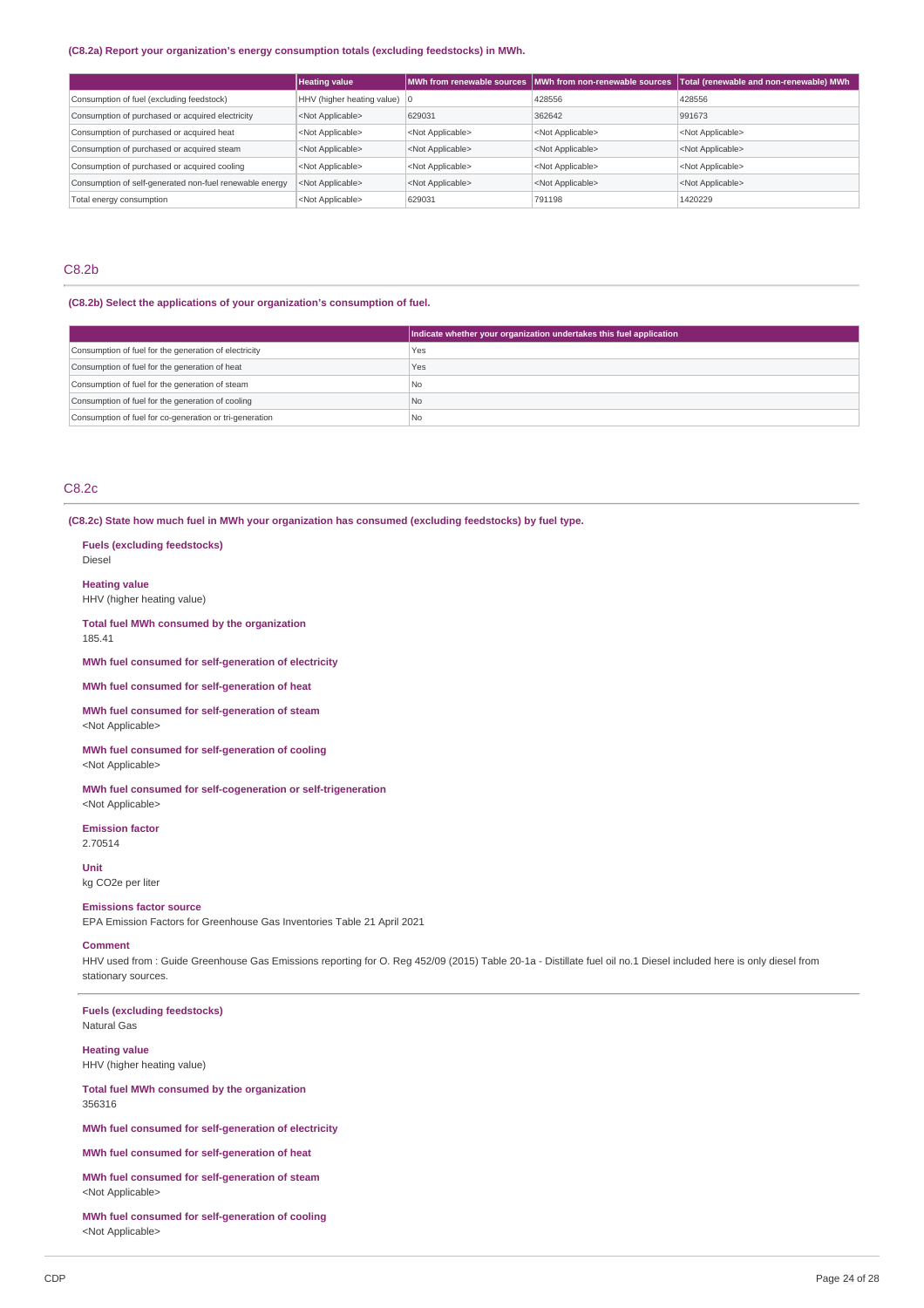#### **MWh fuel consumed for self-cogeneration or self-trigeneration**

<Not Applicable>

#### **Emission factor**

1.9 **Unit**

kg CO2e per m3

#### **Emissions factor source**

National Inventory Report 1990-2019, Part 2, Annex 6; Table A6.1-1 and A6.1-2; Published in 2021. Quebec natural gas EF: 1.897311, Ontario natural gas EF: 1.898311

#### **Comment**

HHV from Enbridge/Union Gas gas supplier for Ontario

**Fuels (excluding feedstocks)** Propane Gas

#### **Heating value**

HHV (higher heating value)

**Total fuel MWh consumed by the organization**

66

**MWh fuel consumed for self-generation of electricity**

**MWh fuel consumed for self-generation of heat**

**MWh fuel consumed for self-generation of steam** <Not Applicable>

**MWh fuel consumed for self-generation of cooling** <Not Applicable>

**MWh fuel consumed for self-cogeneration or self-trigeneration** <Not Applicable>

**Emission factor** 1.53389

**Unit** kg CO2e per liter

#### **Emissions factor source**

EPA Emission Factors for Greenhouse Gas Inventories Table 21 April 2021

#### **Comment**

HHV used from: Guide Greenhouse Gas Emissions reporting for O.Reg 452/09 (2015) table 20-1a - propane or LPG

#### **Fuels (excluding feedstocks)** Diesel

**Heating value** HHV (higher heating value)

**Total fuel MWh consumed by the organization** 47800.42

**MWh fuel consumed for self-generation of electricity**

#### **MWh fuel consumed for self-generation of heat**

**MWh fuel consumed for self-generation of steam** <Not Applicable>

**MWh fuel consumed for self-generation of cooling** <Not Applicable>

**MWh fuel consumed for self-cogeneration or self-trigeneration** <Not Applicable>

**Emission factor** 2.72359

**Unit** kg CO2e per liter

#### **Emissions factor source**

EPA Emission Factors for Greenhouse Gas Inventories Table 21 April 2021

#### **Comment**

HHV used from : Guide Greenhouse Gas Emissions reporting for O. Reg 452/09 (2015) table 20-1a - Distillate fuel oil no.1 Diesel included here is only diesel from mobile sources.

### **Fuels (excluding feedstocks)**

Motor Gasoline

#### **Heating value**

LHV (lower heating value)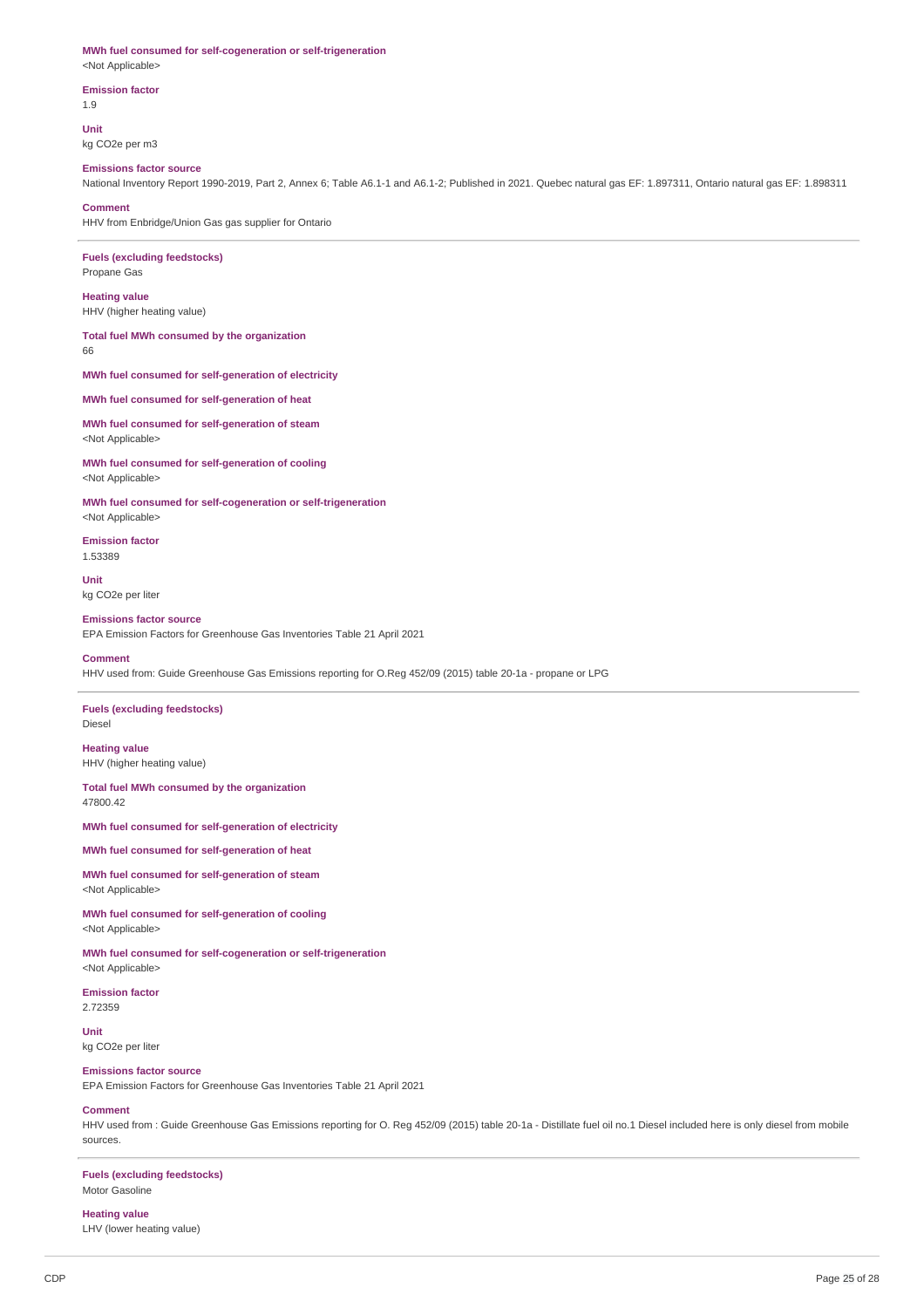| Total fuel MWh consumed by the organization<br>24188                                                                     |
|--------------------------------------------------------------------------------------------------------------------------|
| MWh fuel consumed for self-generation of electricity                                                                     |
| MWh fuel consumed for self-generation of heat                                                                            |
| MWh fuel consumed for self-generation of steam<br><not applicable=""></not>                                              |
| MWh fuel consumed for self-generation of cooling<br><not applicable=""></not>                                            |
| MWh fuel consumed for self-cogeneration or self-trigeneration<br><not applicable=""></not>                               |
| <b>Emission factor</b><br>2.31705                                                                                        |
| Unit<br>kg CO2e per liter                                                                                                |
| <b>Emissions factor source</b><br>National Inventory Report 1990-2018, Part 2, Annex 6; Table A6.1-14; Published in 2020 |
| <b>Comment</b>                                                                                                           |
|                                                                                                                          |

### C9. Additional metrics

### C9.1

**(C9.1) Provide any additional climate-related metrics relevant to your business.**

### C10. Verification

### C10.1

**(C10.1) Indicate the verification/assurance status that applies to your reported emissions.**

|                                          | l Verification/assurance status 1        |  |
|------------------------------------------|------------------------------------------|--|
| Scope 1                                  | No third-party verification or assurance |  |
| Scope 2 (location-based or market-based) | No third-party verification or assurance |  |
| Scope 3                                  | No third-party verification or assurance |  |

### C10.2

(C10.2) Do you verify any climate-related information reported in your CDP disclosure other than the emissions figures reported in C6.1, C6.3, and C6.5? No, we do not verify any other climate-related information reported in our CDP disclosure

#### C11. Carbon pricing

### C11.1

(C11.1) Are any of your operations or activities regulated by a carbon pricing system (i.e. ETS, Cap & Trade or Carbon Tax)? No, and we do not anticipate being regulated in the next three years

### C11.2

**(C11.2) Has your organization originated or purchased any project-based carbon credits within the reporting period?** No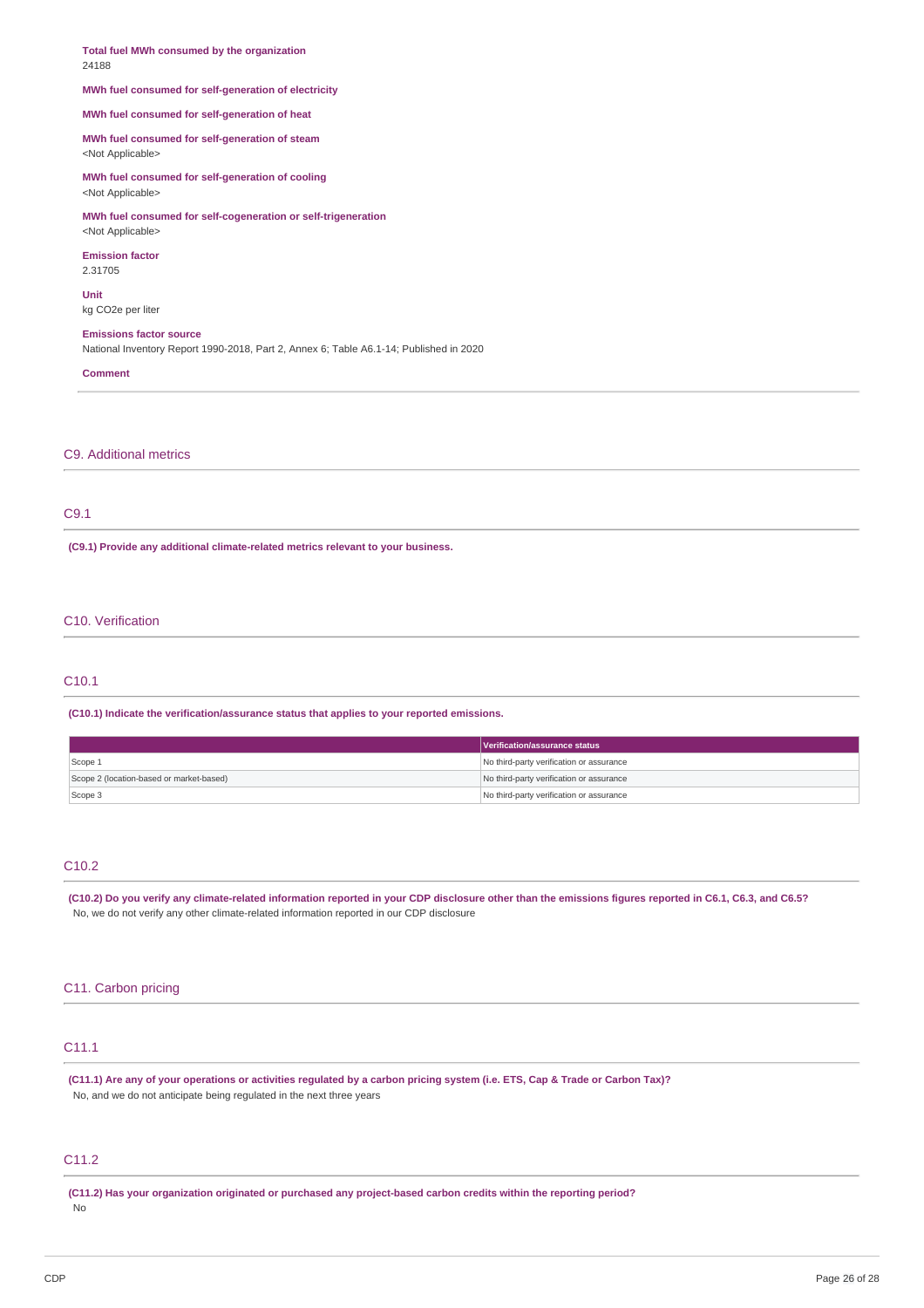#### **(C11.3) Does your organization use an internal price on carbon?** No, and we do not currently anticipate doing so in the next two years

### C12. Engagement

#### C12.1

**(C12.1) Do you engage with your value chain on climate-related issues?** No, we do not engage

### C12.1e

#### (C12.1e) Why do you not engage with any elements of your value chain on climate-related issues, and what are your plans to do so in the future?

While we do not specifically engage with suppliers throughout our supply chain on climate-related issues, METRO has implemented in 2017 a Supplier Code of Conduct which includes Environmental protection as one its four key principles.

The Code specifies that METRO encourages suppliers to adopt a proactive approach with regard to significant issues in the supply chain, and METRO mentions GHG emission as one of these issues. Greenhouse gas emissions contribute to climate change—a major, internationally recognized, environmental issue. METRO encourages suppliers to take measures to reduce the GHG emissions generated by their operations, products and services, rely on a transparent approach and divulge their GHG emissions.

The Supplier Code of Conduct is an integral part of most business agreements that govern METRO's relations with its suppliers.

Source: Supplier Code of Conduct, p. 5-6.

In addition, METRO disclosed a Packaging and Printed Materials Management Policy in May 2019, based on the four following principles: reduce the use of packaging and printed materials, implement optimal design, select eco-responsible materials and facilitate recovery and recycling. This program will enable METRO to implement practices to reduce the use of resources, limit product losses and reduce waste generation,

Source: https://corpo.metro.ca/en/corporate-social-responsibility.html.

### C12.3

(C12.3) Do you engage in activities that could either directly or indirectly influence public policy on climate-related issues through any of the following? Trade associations

#### C12.3b

**(C12.3b) Are you on the board of any trade associations or do you provide funding beyond membership?** Yes

### C12.3c

(C12.3c) Enter the details of those trade associations that are likely to take a position on climate change legislation.

**Trade association**

- Conseil patronal de l'environnement du Québec (CPEQ) - Retail Council of Canada (RCC)

**Is your position on climate change consistent with theirs?**

Unknown

**Please explain the trade association's position**

**How have you influenced, or are you attempting to influence their position?**

### C12.3f